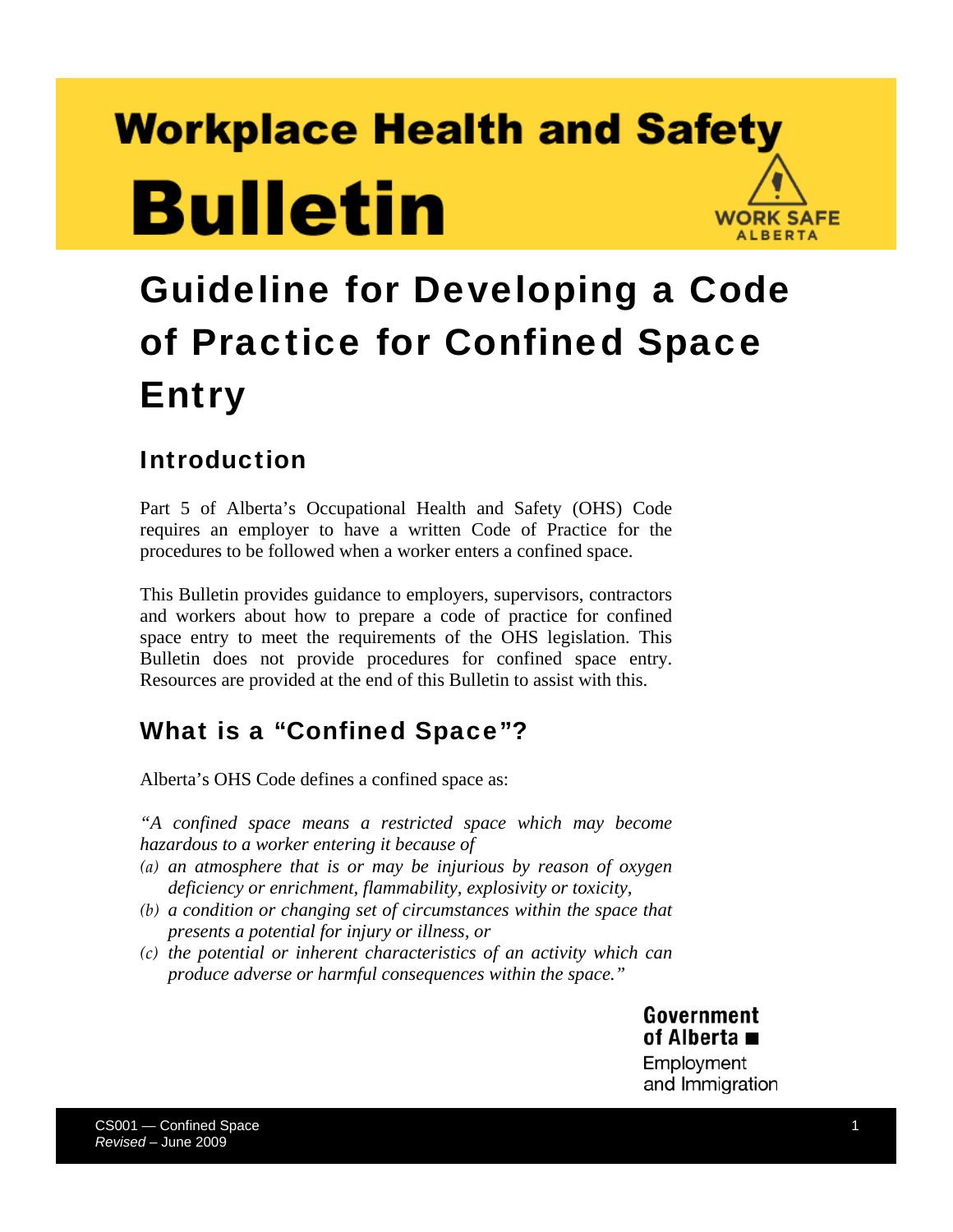

A restricted space is defined *"as an enclosed or partially enclosed space, not designed or intended for continuous human occupancy, that has a restricted, limited or impeded means of entry or exit because of its construction."* 

A restricted space can be thought of as a work area in which the only hazard is the difficulty in getting into and out of the space — all other hazards have been eliminated or controlled in accordance with Part 2 of the OHS Code. Examples of restricted spaces may include building attics, below-ground vaults and some crawl spaces in buildings. Keep in mind that a restricted space can become a confined space if conditions or work practices change.

A worker is considered to have "entered" a confined space when his or her breathing zone crosses the plane of the confined space access.

A confined space can be found at almost any work site. Crawl spaces, cramped mechanical rooms, mezzanine areas, plumbing or electrical vaults, cargo containers and attic spaces can all fit within the definition of a confined space, depending on the design, access and work activities taking place. Figure 1 can help readers decide if an area meets the definition of a confined space.

Even if confined space entry is done frequently at the work site, confined spaces are not considered sites for ongoing or regular work activities. Confined spaces have a restricted means of entry and exit. Entry and exit points are not usually designed for easy walk in. Other limitations include access by ladders or by stairways that are steep, narrow or very long. Physical obstructions such as bulkheads, piping or machinery may get in the way of exit. Limited means of entry and exit not only make escape or rescue difficult, but can also affect air quality in the confined space.

Confined spaces usually have poor natural ventilation and contain, or may contain, a dangerous atmosphere. Poor ventilation can be the result of unpredictable or limited air movement or air currents that draw contaminated air into the space. Dangerous atmospheres are most often associated with spaces that are fully enclosed such as tanks and vats. However, pits, trenches and vessels that are open topped can also contain a dangerous atmosphere. The dangerous atmosphere can result from the entry of a gas that is heavier than air, the release of gas(es) from wastes at the bottom of the space being disturbed, or the presence of a layer of air above the space that prevents fresh air from moving into it.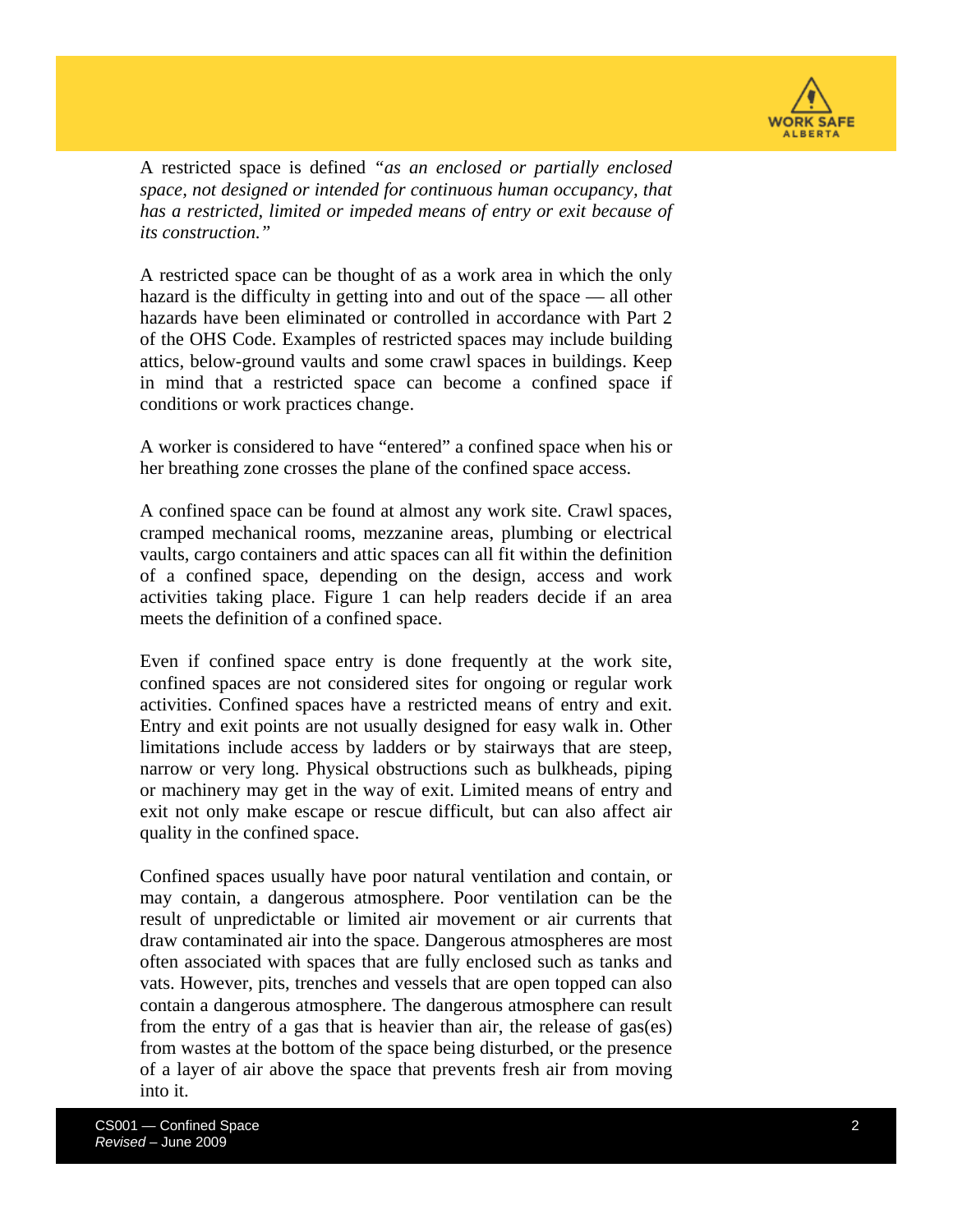

Figure 1: Is It a Confined Space?

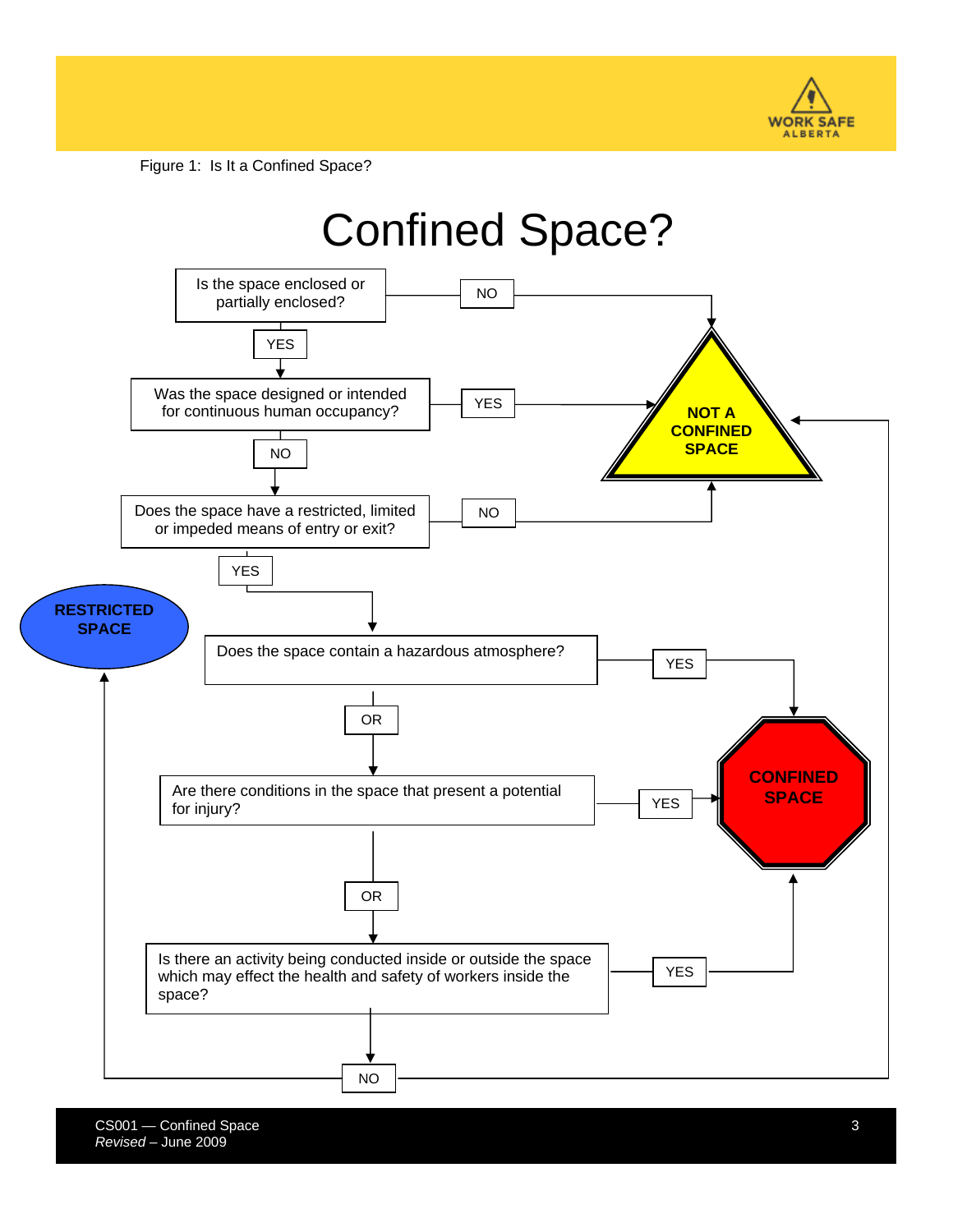

### What is a "Code of Practice"

A code of practice is a document that describes the procedures to be followed to ensure that workers safely perform work in a confined space. Section 33 of the *OHS Act* requires a code of practice to include "*practical guidance on the requirements of the regulations or the adopted code applicable to the work site, safe working procedures in respect of the work site and other matters as required by a Director, the regulations or the adopted code*". Section 8 of the *OHS Regulation* requires that the code of practice be in writing and available to workers at the work site who are affected by it.

Workers should be consulted about the content of the code of practice as they often have the best understanding of the hazards involved in the work. The help of health and safety professionals such as occupational hygienists or engineers is also useful when preparing the code of practice, especially for complex situations. The code of practice must identify all existing and potential confined space work locations at a work site so that workers can be made aware of unexpected hazards and reminded that special health and safety requirements apply. The code of practice must be maintained and periodically reviewed to ensure that its procedures are up-to-date and continues to reflect the work activities for which it was originally written.

# Developing a Code of Practice for Confined Space Entry

There are three basic steps in preparing a code of practice for confined space entry:

- (1) Identify confined spaces at the work site
- (2) Identify hazards in the confined spaces
- (3) Develop the code of practice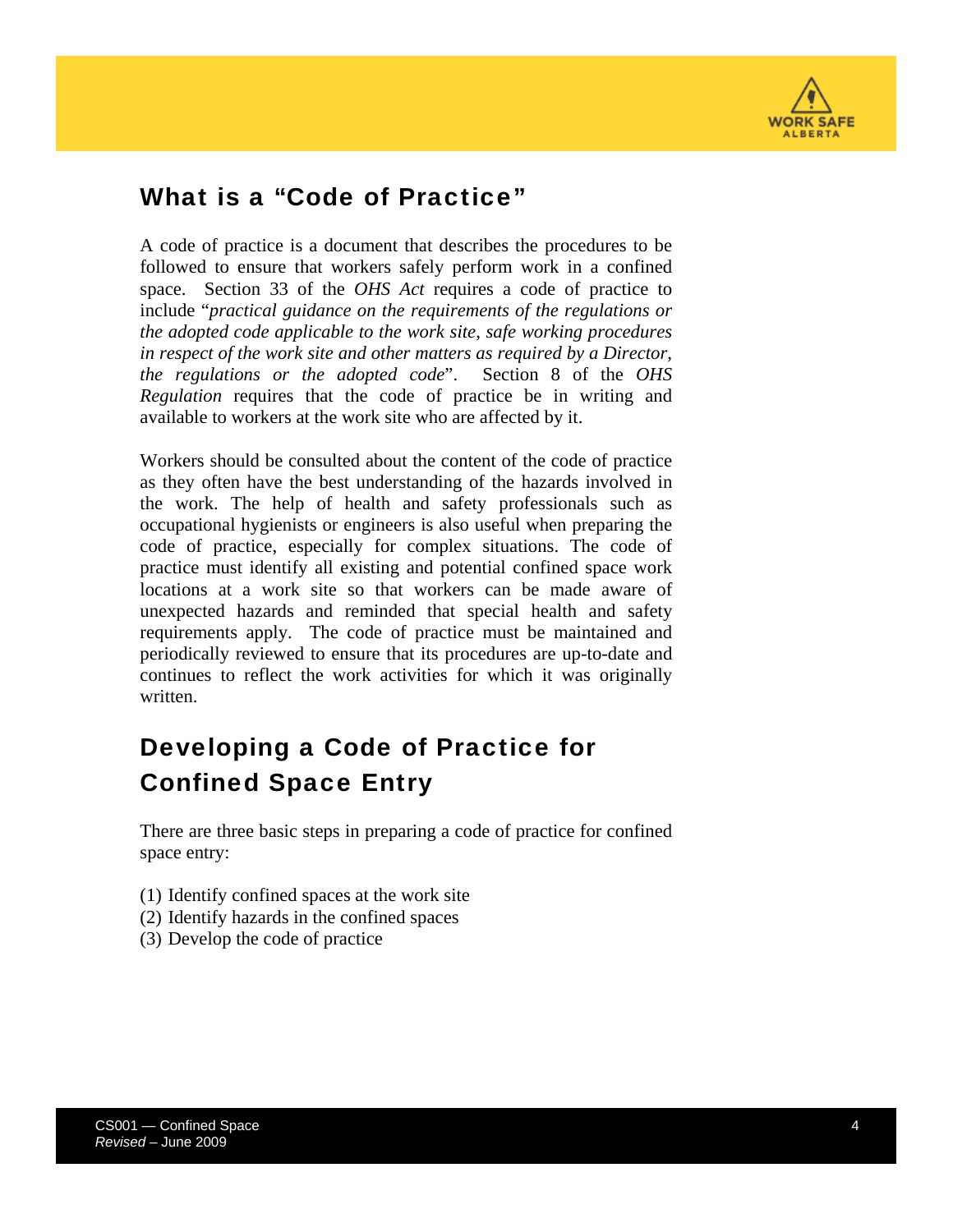

### (1) Identify Confined Spaces at the Work Site

Confined spaces can be found at almost any workplace. The first step to preparing a code of practice for confined space entry is to inspect the workplace and identify all confined spaces that workers may be required to enter for planned or unplanned maintenance or in an emergency. The flowchart shown in Figure 1 can be used as a tool to help decide if the area is a confined space.

### (2) Identify Hazards in the Confined Spaces

To prepare a code of practice, the hazards present in the confined spaces must be known. When assessing the hazards that workers are likely to be exposed to in a confined space, the requirements of Part 2 of the OHS Code, *Hazard Assessment, Elimination and Control*, must be met. The hazard assessment needs to be reviewed on a regular basis and revised if conditions change at the work site, when new work processes are introduced or work processes or operations change. The employer must involve workers who may be affected by the hazards in the hazard assessment process.

Hazards in confined spaces generally fall within four categories:

- Atmospheric
- Safety
- **Work-related**
- Human factors

A work sheet is provided in Appendix 1 that can be used to help conduct the hazard assessment.

#### **Atmospheric hazards**

These include:

- **EXPLOSIVE gases or vapours,**
- toxic gases or vapours,
- oxygen level content,
- **fumes.**
- **dusts**,
- $\blacksquare$  mists.
- smoke, or
- biological contaminants (e.g. animal droppings or mould).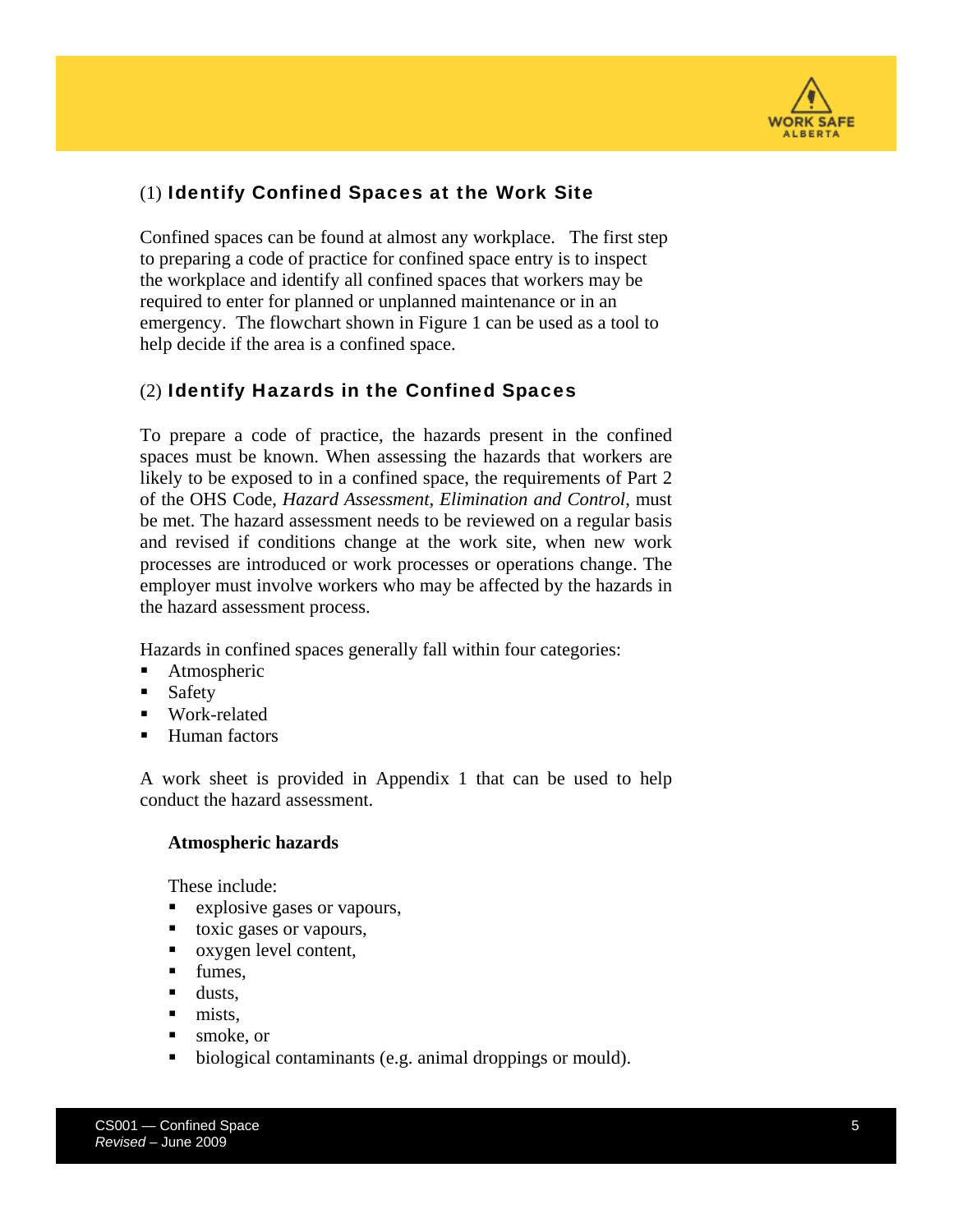

For example, oxygen content in the air within the confined space can be reduced by welding or brazing and absorption by grain or soils or bacteria. Inert gases such as carbon dioxide or nitrogen can dilute or displace the air in the confined space. During purging, an inert gas such as nitrogen is deliberately pumped into a confined space to force out (purge) flammable or explosive vapours or gases. The inert gas is usually replaced with fresh air before the space is entered.

Cleaning, painting or welding may produce dangerous vapours or fumes which can be health, fire and explosion hazards. Toxic gases such as hydrogen sulphide may leak into the space from gas pockets underground. Carbon monoxide may be generated or collect in the space due to burning material or the use of an internal combustion engine. Methane may be created by rotting plant material in the space.

#### **Safety Hazards**

These are related to:

- Entry/exit points (e.g. very small openings, steep ladders, exits at height that could cause falls, exits into traffic or machinery hazard areas)
- Machinery (the worker may be trapped or crushed by drive belts augers, mixers, agitators, conveyor belts, etc.)
- **Piping and distribution systems (e.g. steam lines, liquid** distribution lines)
- Residual chemicals (e.g. material in a storage tank that is not completely emptied or purged, dry materials that may remain stuck to surfaces)
- **Engulfment** (workers can be trapped or buried by dry bulk materials such as grain, sand, flour, fertilizer and sawdust)
- Uncontrolled introduction of steam, water or other gas or liquid
- Electricity (e.g. unguarded energized electrical equipment, motor control centres)
- Visibility (the space may be improperly or inadequately lit.)
- Physical obstacles (e.g. cross bracing, baffle plates, piping)
- Walking or working surfaces (e.g. the surfaces may be hot or slippery)
- Traffic around the confined space
- Temperature extremes (e.g. working in freezers or boilers, areas with steam or heat distribution pipes)
- Humidity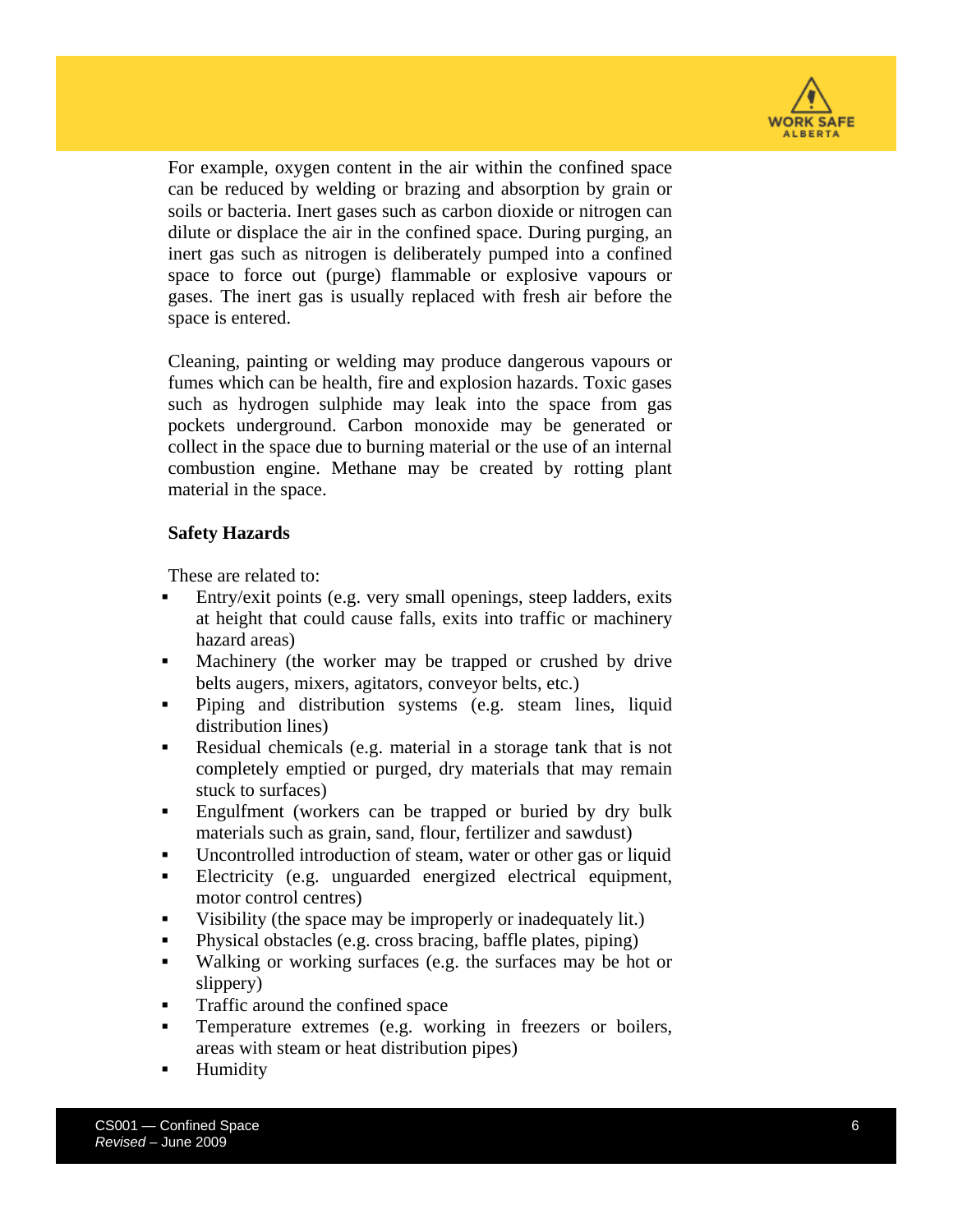

- Vibration (e.g. equipment or tools may cause vibration, such as impact hammers, motors, etc.)
- Radiation (e.g. ultraviolet or infrared sources from welding, cutting or brazing, x-ray systems used for inspection and monitoring)

#### **Work-related hazards**

Examples include hot work, use of chemicals such as paints or cleaners, sandblasting, grinding, noise and cutting.

#### **Human factor hazards**

Some workers may have phobias (e.g. claustrophobia, fear of heights) that could interfere with their ability to work in a confined space. The use of bulky personal protective equipment (especially respirators) can also cause heat stress and fatigue.

The physical condition of workers may also be a factor in cases where there are temperature extremes or the work is physically demanding. As a result, some workers may not be suited for work in confined spaces. The employer should consider the physical condition of the workers during the hazard assessment process. Fitness-to-work assessments should be done by a qualified professional to ensure it is safe for workers to perform work in a confined space.

#### (3) Develop the Code of Practice

A code of practice for confined space entry contains more than just procedures for doing the entry itself. The code of practice must also include the following sections, as appropriate.

- Description of confined space(s) at the work site
- Reasons for work involving entry into confined spaces
- **IDENTIFICATE:** Identification of hazards that may be present in the confined space(s)
- **Worker training requirements**
- **Entry permit system**
- Procedures for each type of confined space entry and the work inside the confined space
- Testing the atmosphere
- Ventilation, purging and inerting
- Isolation of hazardous substances and energy
- **Emergency response**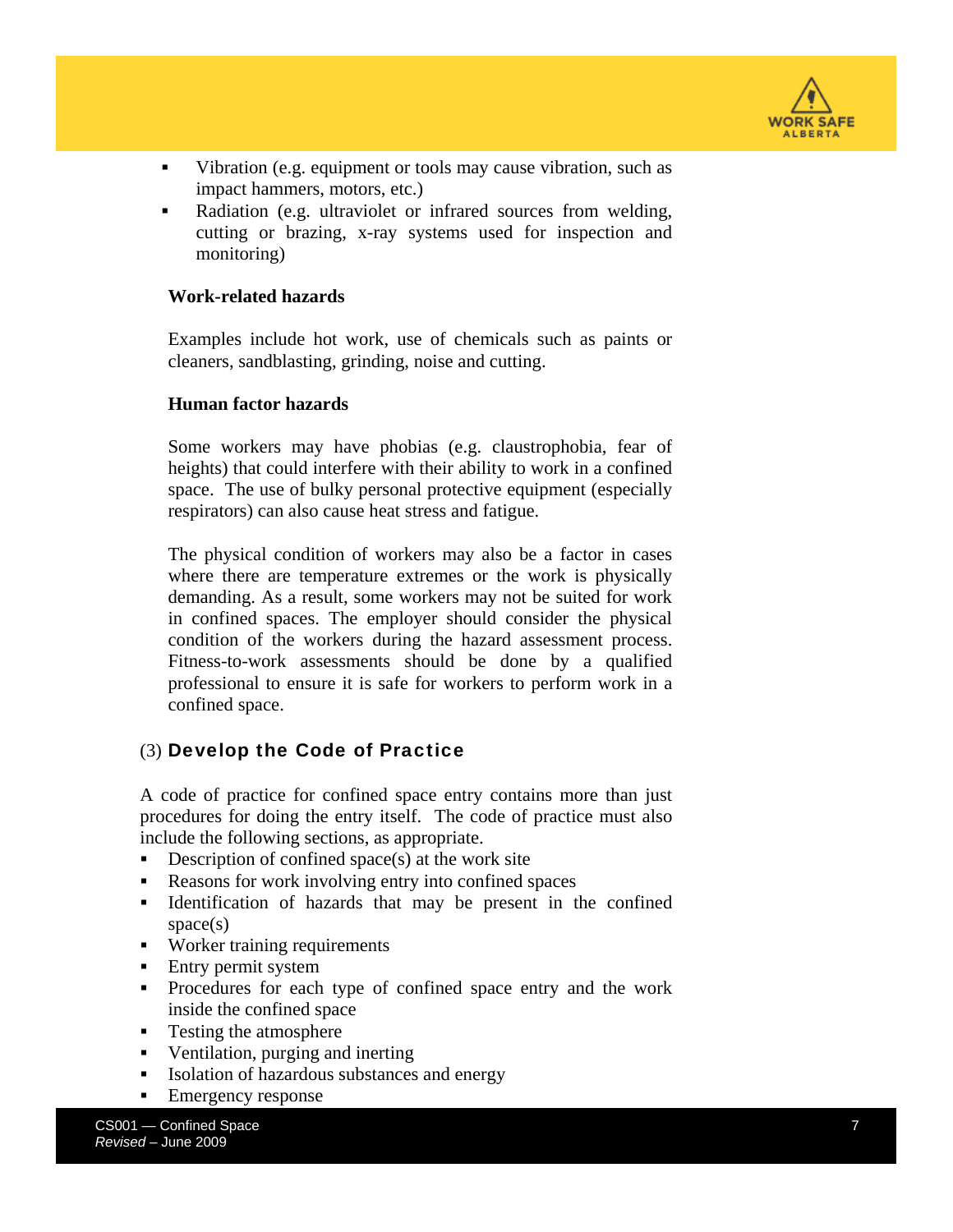

- Roles and responsibilities of the tending worker
- Recordkeeping requirements

A code of practice worksheet is provided in Appendix 2.

Generally, a code of practice is specific to a particular confined space. However, if the hazards for the confined spaces at the work site are similar and require similar procedures for entry, the employer can develop one generic code of practice that applies to all confined space entries at that workplace. An example of this would be for a tank farm with tanks containing hydrocarbons. If there are a number of different types of confined spaces with different work procedures and hazards, then the employer can either prepare one code of practice that addresses everything, or several shorter codes of practice that address each different type of confined space entry.

# Description of confined spaces at the work site

This section includes a complete list of all of the confined spaces at the work site to which the code of practice applies.

# Reasons for work involving entry into confined spaces

This section describes the circumstances when confined space entry is required, for example maintenance work or emergency response. The specific tasks that are to be completed are listed and described, the tools and equipment to be used, as well as any chemicals or cleaners that may be required.

Typical reasons for entering a confined space include

- cleaning,
- **i** inspecting process equipment,
- maintenance,
- tapping, coating, wrapping and testing underground piping systems,
- installing, inspecting, repairing, and replacing, valves, piping, pumps, motors, etc. in below ground pits and vaults,
- checking and reading meters, gauges, dials, charts and other measuring instruments, and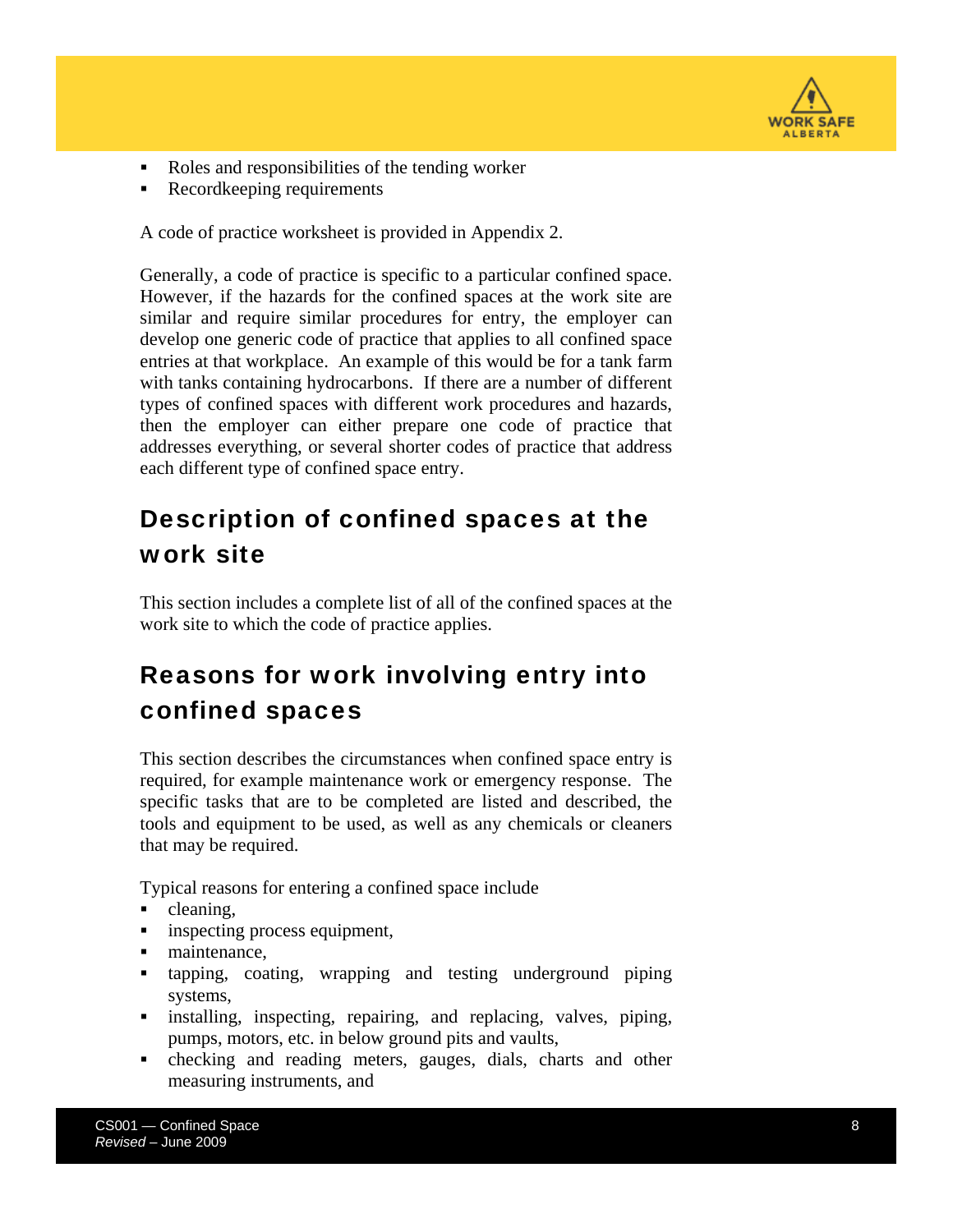

 rescuing workers who are injured, incapacitated or overcome while inside a confined space.

# Identification of hazards that may be present in the confined space

For every confined space, the employer must evaluate each hazard that workers may be exposed to. For each hazard, the employer must identify the controls used to protect workers. For example, inerting or purging may be used to displace flammable or toxic gases or vapours. Mechanical ventilation may be provided to improve the air quality in the space. Or workers may be required to use particular tools or protective equipment.

### Worker training requirements

Confined space work requires an effective training program to ensure that everyone understands the hazards and safe work procedures. Training must be provided for those who supervise workers, those who perform the work, tending workers and rescue personnel. Training may be provided at the work site or in classrooms using in-house or external trainers. The code of practice may contain the specific training requirements for confined space entry work, or it may reference other employer documents that address worker training.

The code of practice should document:

- (1) Requirements for trainer competency
	- Trainers must be "competent" and have a thorough working knowledge in
	- $\blacksquare$  the confined space associated with the work activity,
	- hazards involved.
	- safe work procedures,
	- how to test and monitor the atmosphere in the confined space,
	- safety equipment required,
	- first aid requirements, and
	- **EXECUTE:** emergency response and rescue.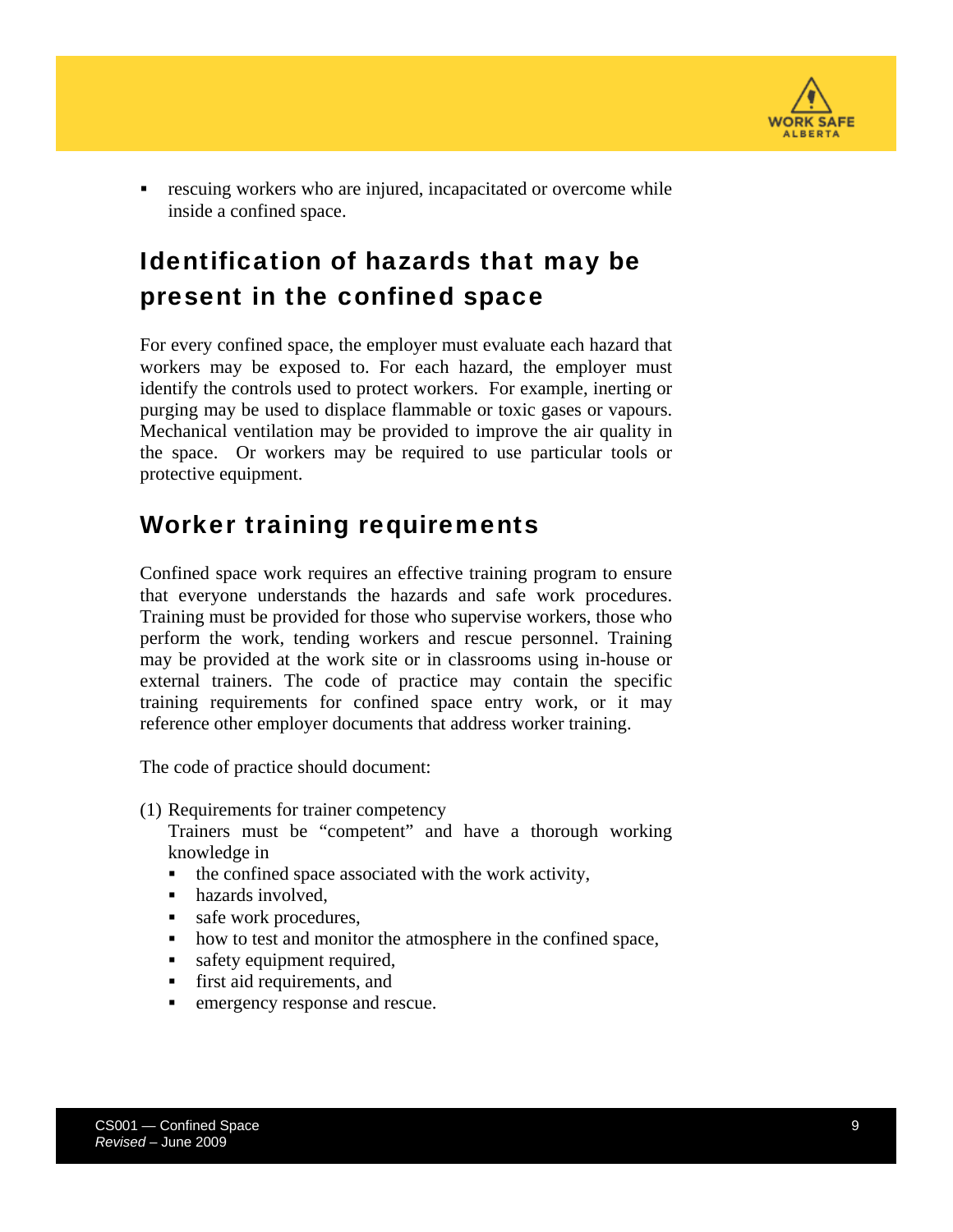

(2) Requirements for worker training

This will vary depending on the tasks of different workers, but must at least include

- safe work procedures for entry into the confined space,
- safe work procedures for working inside the confined space,
- hazard recognition,
- content of the entry permit,
- how to properly use the control measures in place to protect workers (engineering controls, administrative controls and personal protective equipment), and
- what to do for first aid and in an emergency.
- (3) Requirements for training workers who will administer first aid and conduct emergency response and rescue. The rescue portion of this training can be part of a company overall emergency preparedness and response plan, but must address how to safely remove injured or ill workers from a potentially hazardous confined space.
- (4) Requirements for evaluating worker training and follow-up

### Entry permit system

A confined space entry permit is a document that sets out the work to be done and the precautions to be taken. It functions as a checklist to ensure that the requirements in the code of practice have been addressed. The code of practice describes the entry permit system that is used at the work site. The employer may use a generic format, if confined spaces are similar and have similar hazards, but a specific separate permit must be issued for each confined space entry. An example of an entry permit is shown in Appendix 3.

The entry permit must contain at a minimum

- a list naming each worker who enters the confined space and the reason for their entry,
- the location of the confined space,
- $\bullet$  the time period for which the entry permit is valid,
- the work being done in the confined space,
- $\blacksquare$  the safety precautions that must be taken,
- the code of practice requirements for entering, being in and leaving the confined space, and
- the signature of a competent person.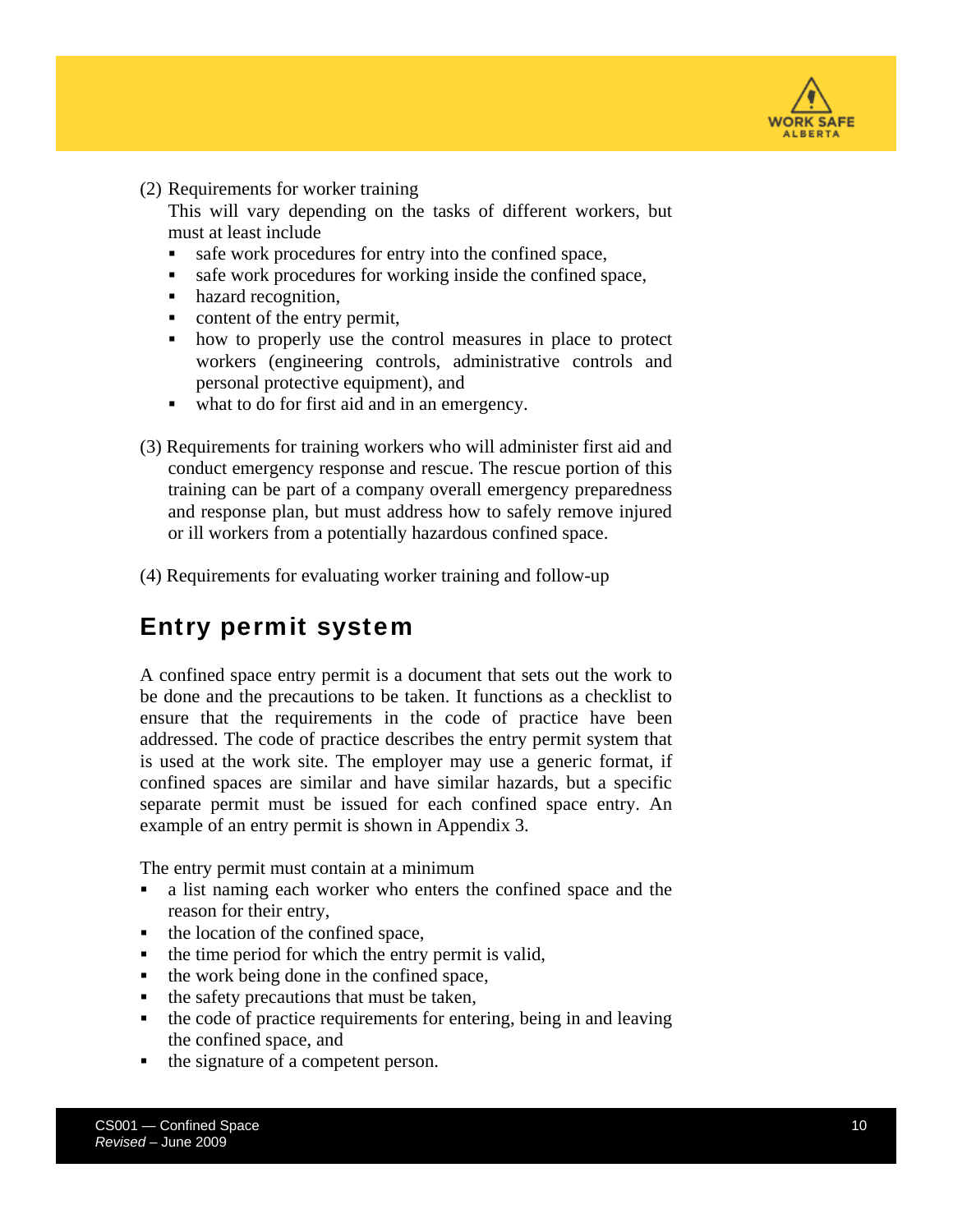

# Work procedures for confined space entry

This section includes a detailed description of the work procedures to be used for each type of confined space entry.

### Testing the atmosphere

This section details who may test the atmosphere prior to entry of a confined space and the detailed procedures to be used (substances to be checked for, circumstances when continuous monitoring is required, instruments to be used, calibration of the instruments, how often measurements are to be taken and recordkeeping).

### Ventilation, purging and inerting

The code of practice must contain a description of when ventilation, purging or inerting are required and the specific procedures and materials to be used. If ventilation is to be used, the code of practice must describe how workers will be alerted should the system fail.

### Isolation

It is important to ensure, as much as possible, that the confined space is isolated prior to entry. This is done to prevent materials from coming into the space via pipelines or vents and to ensure that equipment inside the space does not start up while the worker is inside e.g. locked out. Requirements in Part 15 of the OHS Code, *Managing the Control of Hazardous Energy,* must be met. The code of practice must include a detailed description of the procedures to be followed to isolate the confined space.

#### Emergency response

The OHS Code requires that a worker not enter a confined space unless an effective rescue can be carried out. These rescue procedures are specific to what must be done in the event of an emergency in a confined space (e.g. responding to a spill in a confined space, fire or rescue of an injured worker). Using a 9-1-1 service by itself is not enough to meet this requirement. A list of the rescue equipment (including protective equipment) for first aiders and rescue workers, should be detailed. Part 7 of the OHS Code requires that workers who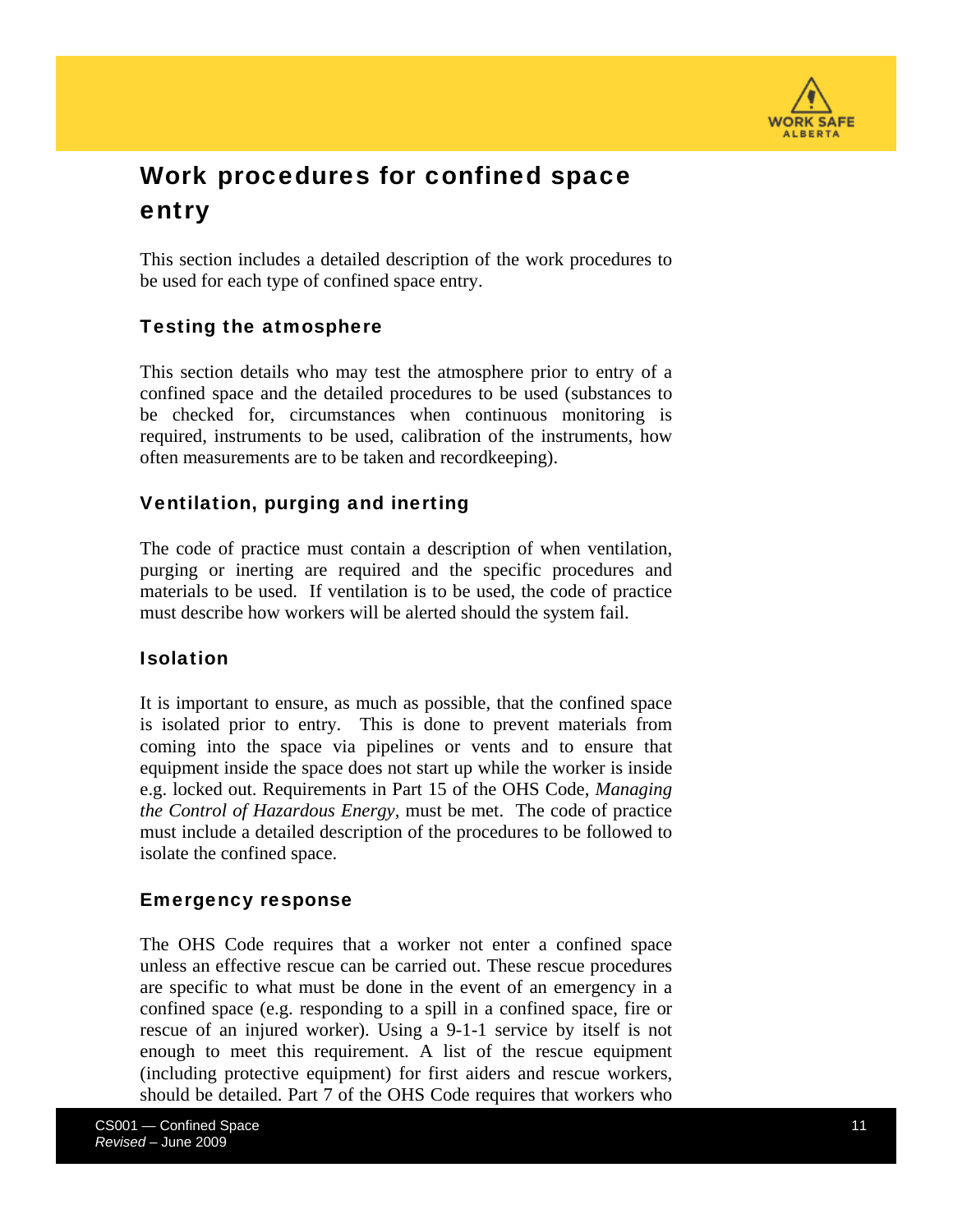

are assigned to rescue and evacuation are properly trained and this training must include simulation of potential emergencies.

### Tending worker

The role of the tending worker is to monitor the safety of the person(s) working inside the confined space and to take action if an emergency arises. The code of practice must describe when a tending worker is required and the duties of that worker during the confined space entry. The code of practice must also detail the actions the tending worker will take in the event of an emergency.

### Record keeping

Employers must keep records for work in confined spaces, including entry permits and test results. The code of practice should indicate which records are to be kept, how long records are to be retained and when follow-up activities are required.

### Resources

- **<http://industry.alberta.ca/whs-ohs>** Alberta Occupational Health and Safety Legislation
- www.osh.govt.nz/order/catalogue/pdf/confined.pdf Safe Working in a Confined Space
- www.orosha.org/pdf/pubs/2864.pdf They're Not Designed to be Occupied!
- [http://employment.alberta.ca/documents/WHS/WHS-PUB\\_ch037.pdf](http://employment.alberta.ca/documents/WHS/WHS-PUB_ch037.pdf) Sewer Entry Guidelines
- [http://www.worksafebc.com/publications/health\\_and\\_safety/by\\_topic/](http://www.worksafebc.com/publications/health_and_safety/by_topic/assets/pdf/confined_space_entry_bk84.pdf) [assets/pdf/confined\\_space\\_entry\\_bk84.pdf](http://www.worksafebc.com/publications/health_and_safety/by_topic/assets/pdf/confined_space_entry_bk84.pdf) Confined Space Entry Program, A Reference Manual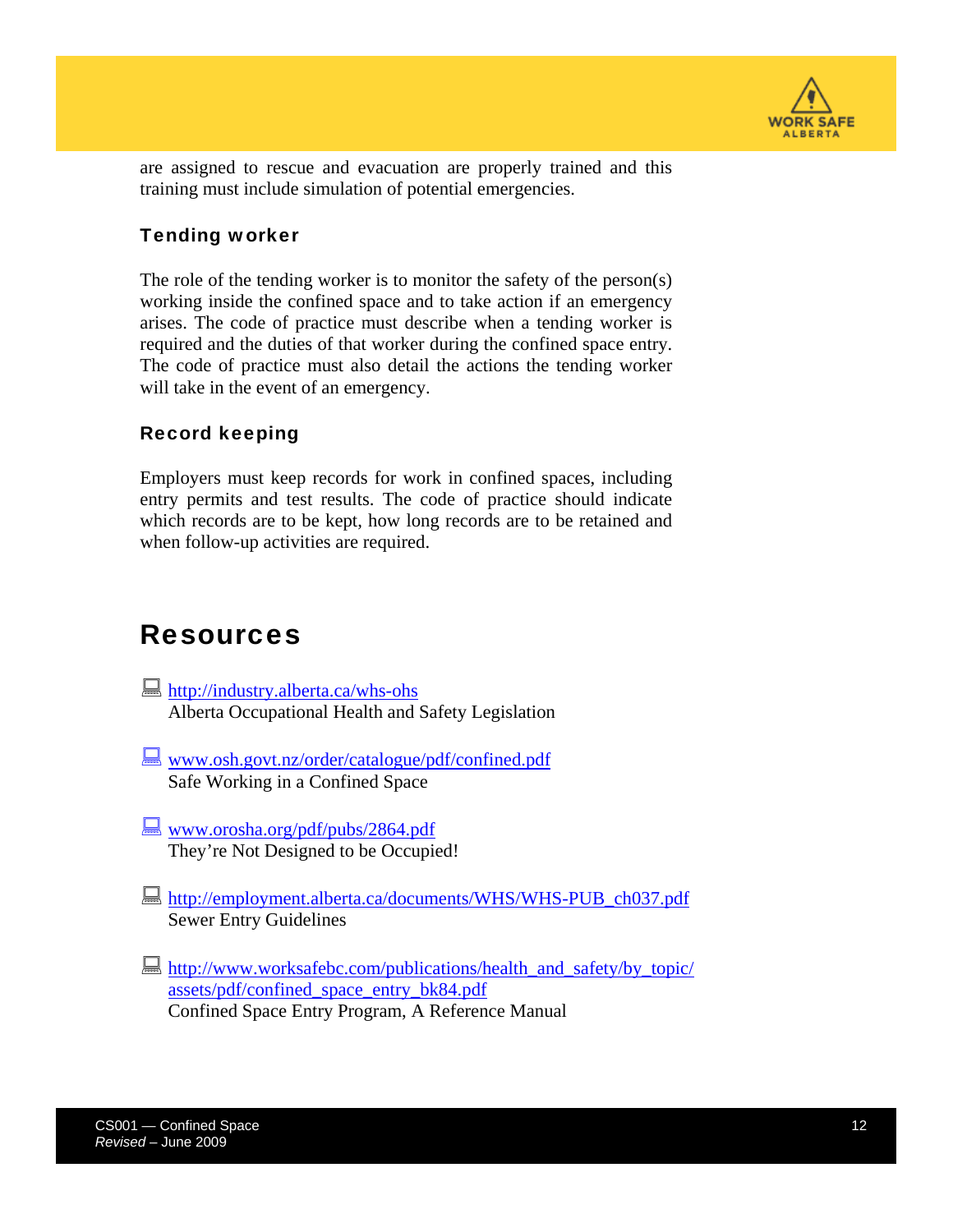

- <http://www.gov.mb.ca/labour/safety/pdf/codes/confinedspaceentry.pdf> Code of Practice for Confined Space Entry Work
- Rekus JF. *Complete Confined Spaces Handbook*. National Safety Council, Lewis Publishers, Ann Arbor; 1994.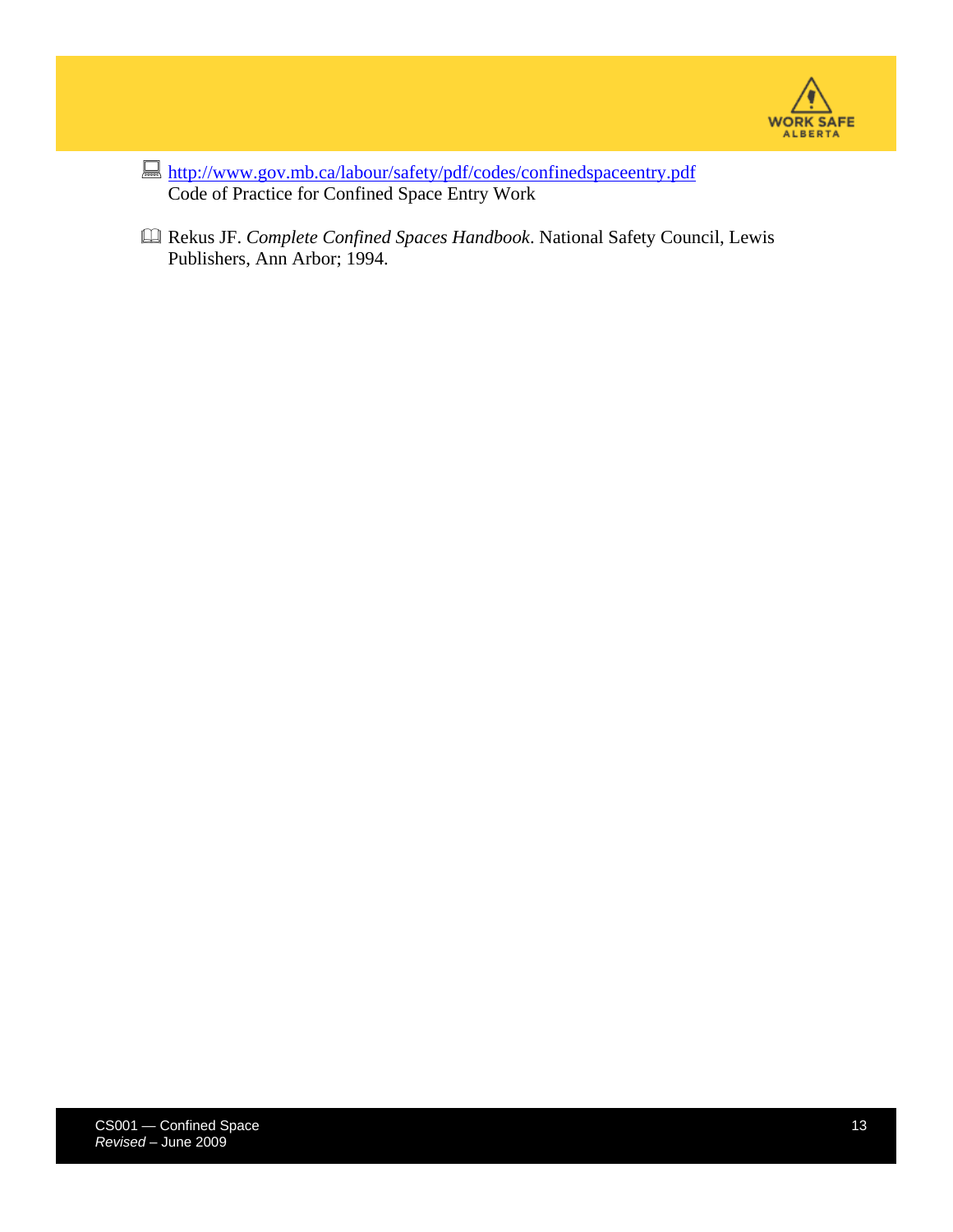

| <b>Confined Space Hazards Assessment Work Sheet</b>                                               |          | Appendix 1                                                                 |
|---------------------------------------------------------------------------------------------------|----------|----------------------------------------------------------------------------|
| Location of work:<br><u> 1980 - Johann Barbara, martxa alemaniar amerikan personal (h. 1980).</u> |          |                                                                            |
|                                                                                                   |          |                                                                            |
|                                                                                                   |          |                                                                            |
|                                                                                                   |          |                                                                            |
| <b>Atmospheric Hazards</b>                                                                        | Yes      | No.                                                                        |
| Explosive atmosphere (gases, vapours, fine dusts)                                                 | ப        | ப                                                                          |
| Oxygen deficiency                                                                                 | ப        | $\Box$                                                                     |
| Oxygen enrichment                                                                                 | ப        | ❏                                                                          |
|                                                                                                   | $\Box$   | $\Box$                                                                     |
| Toxic gases or vapours<br>Dusts, mists, fumes                                                     | ◻        | $\Box$                                                                     |
| Smoke                                                                                             | ப        | ❏                                                                          |
|                                                                                                   | ◻        | ❏                                                                          |
| <b>Biological agents</b><br>Other                                                                 | $\Box$   | n                                                                          |
|                                                                                                   |          |                                                                            |
| <b>Safety Hazards</b>                                                                             |          |                                                                            |
| Entry/Exit                                                                                        |          |                                                                            |
| • Small/narrow openings                                                                           |          | □                                                                          |
| ■ Steep openings                                                                                  |          |                                                                            |
| ■ Entry/Exit at height                                                                            |          |                                                                            |
| Angled openings<br>Exits into traffic or machinery                                                |          |                                                                            |
| Machinery/mechanical equipment                                                                    |          |                                                                            |
| Piping and distribution systems                                                                   | ❏        | □                                                                          |
| Residual chemicals or materials                                                                   |          |                                                                            |
|                                                                                                   |          |                                                                            |
|                                                                                                   | $\sqcup$ | $\mathbf{\mathbf{\mathbf{\mathbf{\mathbf{\mathbf{\mathbf{\mathbf{1}}}}}}}$ |
| Pressure systems                                                                                  |          | $\Box$                                                                     |
| <b>Electrical hazards</b>                                                                         | ◻<br>◻   | $\Box$                                                                     |
| Poor Visibility                                                                                   |          | ❏                                                                          |
| Physical obstacles                                                                                | ❏<br>◻   | ❏                                                                          |
| Walking/working surfaces                                                                          |          | ❏                                                                          |
| Temperature extremes                                                                              |          |                                                                            |
| ■ Heat stress                                                                                     |          |                                                                            |
| • Cold stress<br>Humidity                                                                         | ◻        |                                                                            |

CS001 — Confined Space 14 *Revised* – June 2009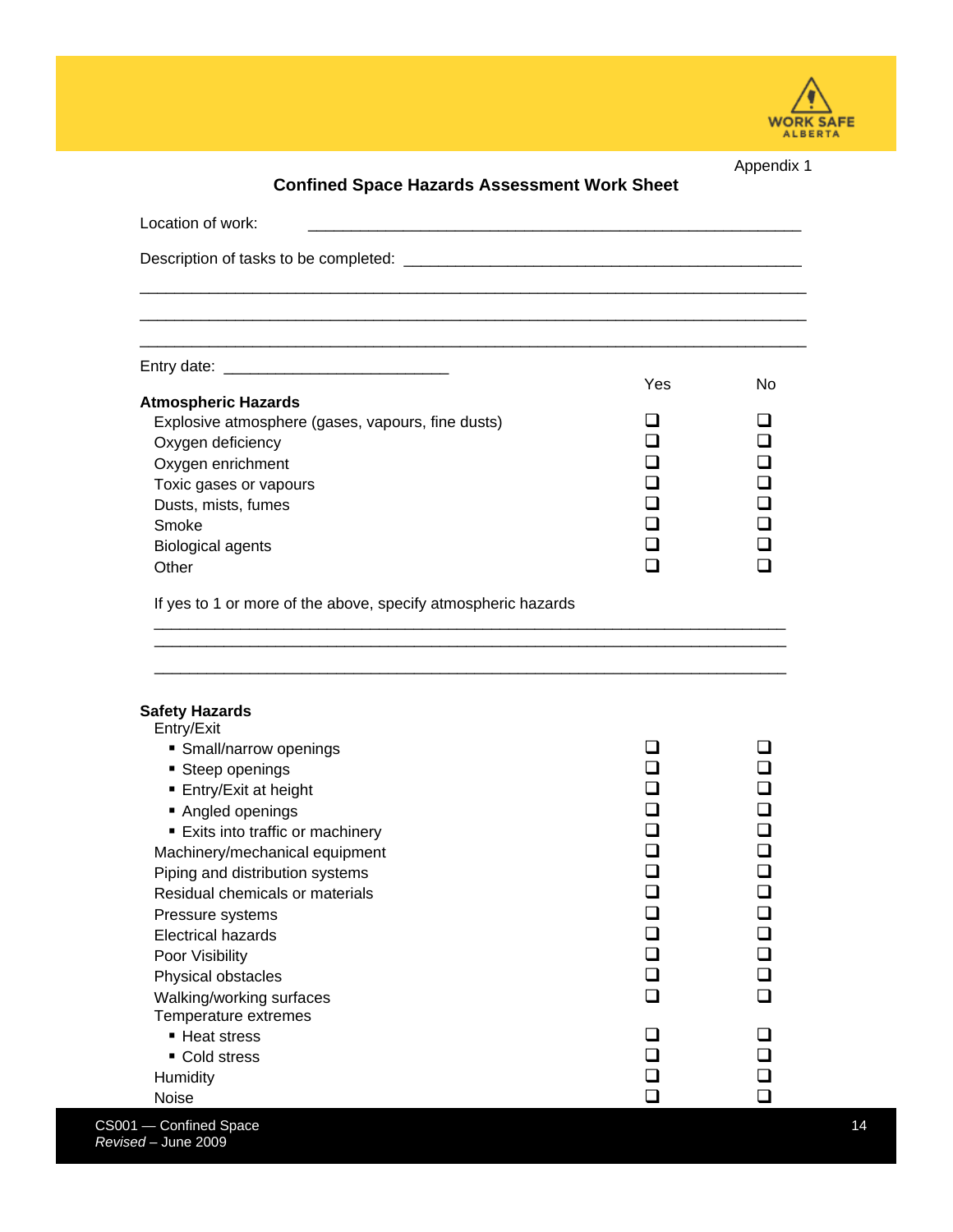

|                                                  | Yes    | No  |
|--------------------------------------------------|--------|-----|
| Vibration                                        |        |     |
| Radiation                                        |        |     |
|                                                  |        |     |
| Other                                            | H      |     |
|                                                  |        |     |
| <b>Work Related Hazards</b>                      |        |     |
| Hot work                                         | ◻      | ப   |
|                                                  |        |     |
| Sandblasting                                     |        |     |
| Bonding operations                               |        |     |
| Grinding                                         |        |     |
| Cutting                                          |        |     |
| Use of solvents, corrosive chemicals or cleaners |        |     |
| Use of paint/spray painting                      |        |     |
| Repairs                                          |        |     |
| If yes, describe                                 |        |     |
|                                                  |        |     |
| Installation                                     | $\Box$ | ⊓   |
| If yes, describe                                 |        |     |
|                                                  |        |     |
| Inspection                                       | $\Box$ | l 1 |
| If yes, describe                                 |        |     |
|                                                  |        |     |
| Emergency rescue/first aid                       | . .    |     |
| Other                                            |        |     |
|                                                  |        |     |
| <b>Human Factors</b>                             |        |     |
| Comments:                                        |        |     |
|                                                  |        |     |
|                                                  |        |     |
|                                                  |        |     |
|                                                  |        |     |
|                                                  |        |     |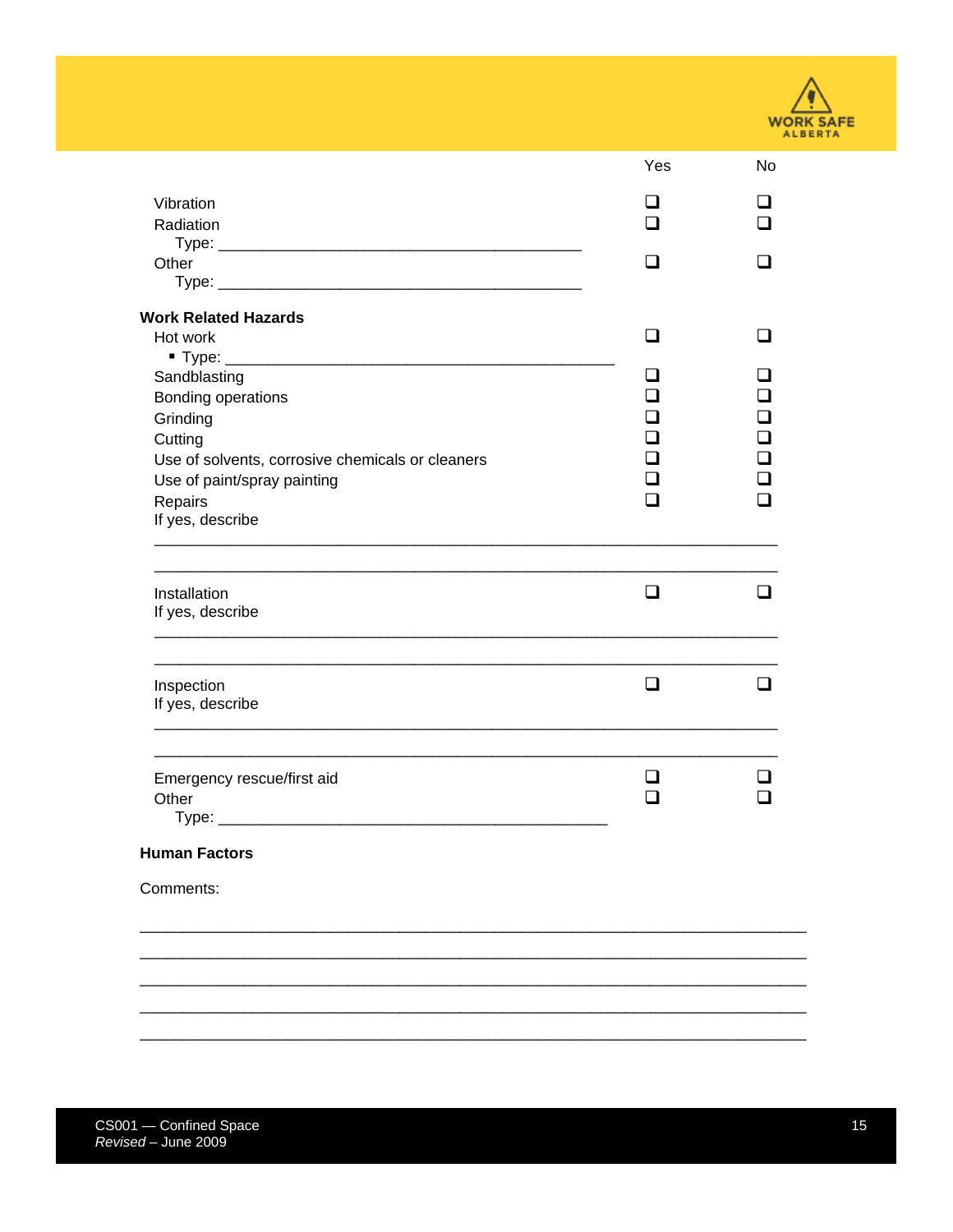

Appendix 2

| Confined Space Identification Number: ________________ |  |
|--------------------------------------------------------|--|
|                                                        |  |
|                                                        |  |
|                                                        |  |
| <b>Description of the Confined Space:</b>              |  |
|                                                        |  |
|                                                        |  |
|                                                        |  |
|                                                        |  |
|                                                        |  |
|                                                        |  |
|                                                        |  |
|                                                        |  |
| Task to be Completed in the Confined Space:            |  |
|                                                        |  |
|                                                        |  |
|                                                        |  |
|                                                        |  |
|                                                        |  |
|                                                        |  |
|                                                        |  |
|                                                        |  |
| <b>Description of Hazards:</b>                         |  |
|                                                        |  |
|                                                        |  |
|                                                        |  |
|                                                        |  |
|                                                        |  |
|                                                        |  |
|                                                        |  |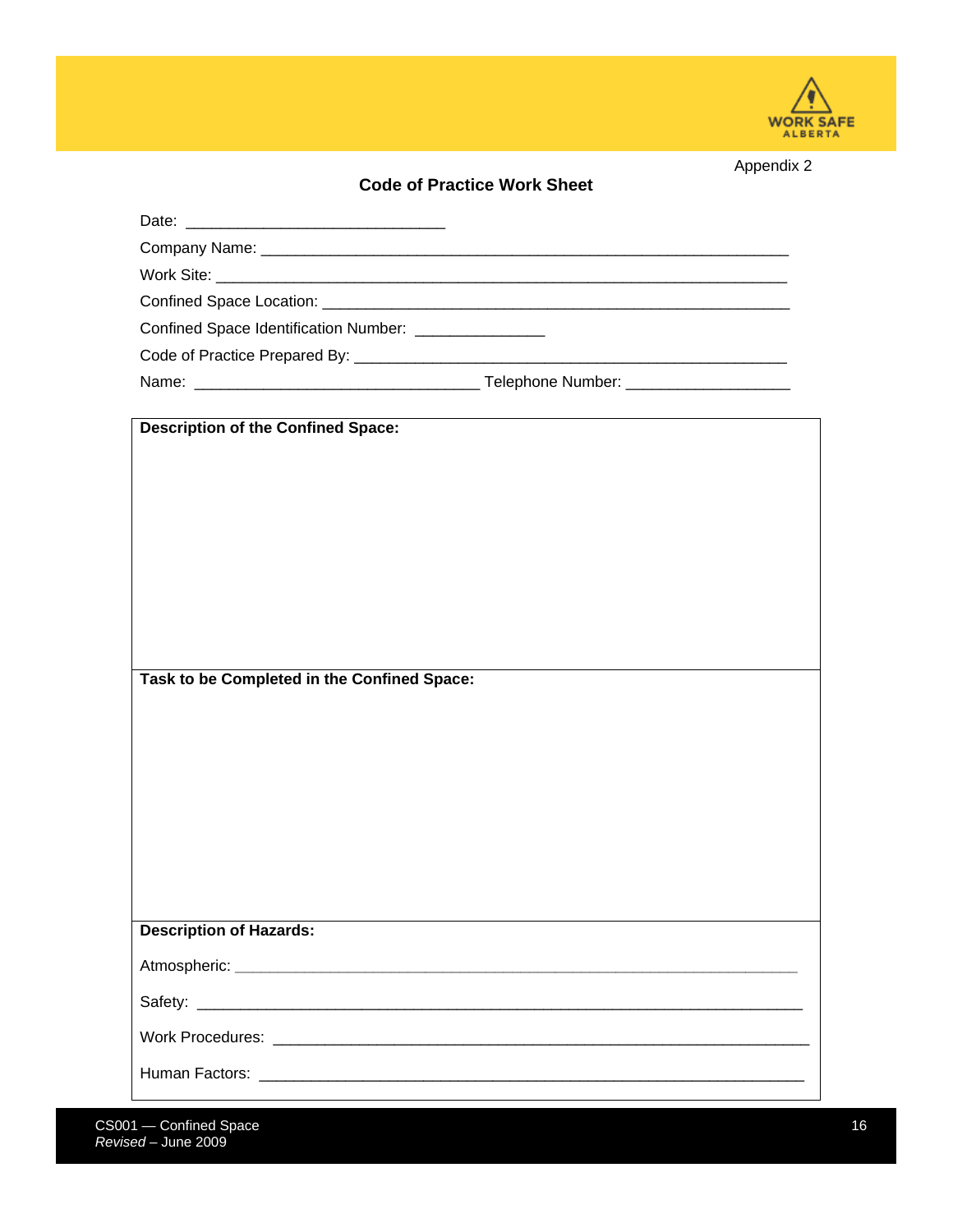

| <b>Worker Training Requirements</b>                                              |  |
|----------------------------------------------------------------------------------|--|
| How many workers are required to complete the work: ______________________       |  |
| Describe worker training requirements/ courses: ________________________________ |  |
|                                                                                  |  |
|                                                                                  |  |
|                                                                                  |  |
| <b>Entry Permit</b>                                                              |  |
| Attach sample form.                                                              |  |
| <b>Work Procedures</b>                                                           |  |
| Testing the atmosphere<br>1.                                                     |  |
|                                                                                  |  |
|                                                                                  |  |
| Test frequency:                                                                  |  |
|                                                                                  |  |
|                                                                                  |  |
|                                                                                  |  |
|                                                                                  |  |
|                                                                                  |  |
|                                                                                  |  |
|                                                                                  |  |
| 2.<br>Entry into the confined space                                              |  |
|                                                                                  |  |
| Who is authorized to enter?                                                      |  |
|                                                                                  |  |
|                                                                                  |  |
|                                                                                  |  |
|                                                                                  |  |
|                                                                                  |  |
|                                                                                  |  |
|                                                                                  |  |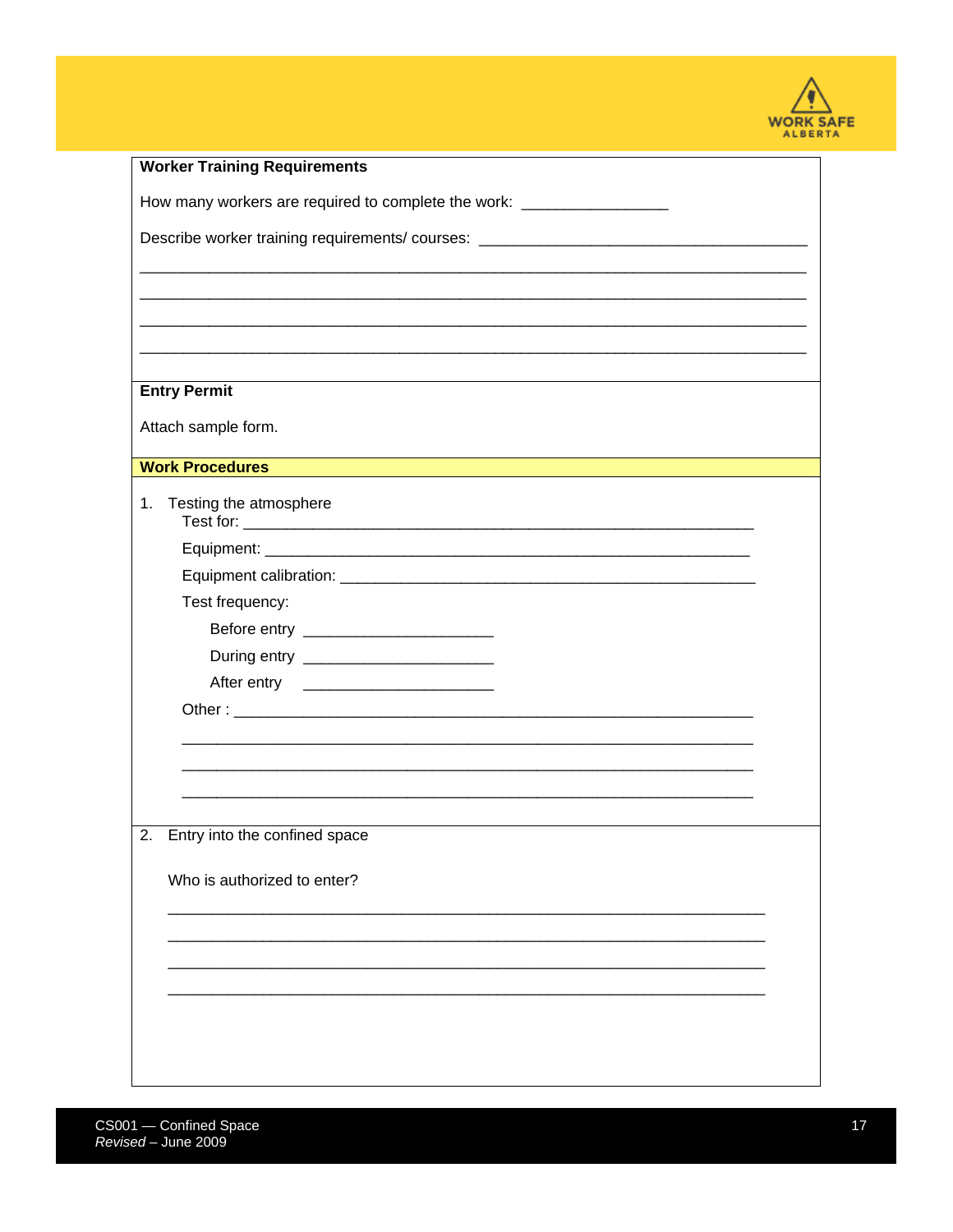| <b>WORK SAFE</b><br><b>ALBERTA</b> |  |
|------------------------------------|--|

| Entry/exit procedure:                                   |  |
|---------------------------------------------------------|--|
|                                                         |  |
|                                                         |  |
|                                                         |  |
|                                                         |  |
|                                                         |  |
| Description of work to be done in confined space:<br>3. |  |
|                                                         |  |
|                                                         |  |
|                                                         |  |
|                                                         |  |
|                                                         |  |
|                                                         |  |
| 4. List of required tools and equipment:                |  |
|                                                         |  |
|                                                         |  |
|                                                         |  |
|                                                         |  |
|                                                         |  |
|                                                         |  |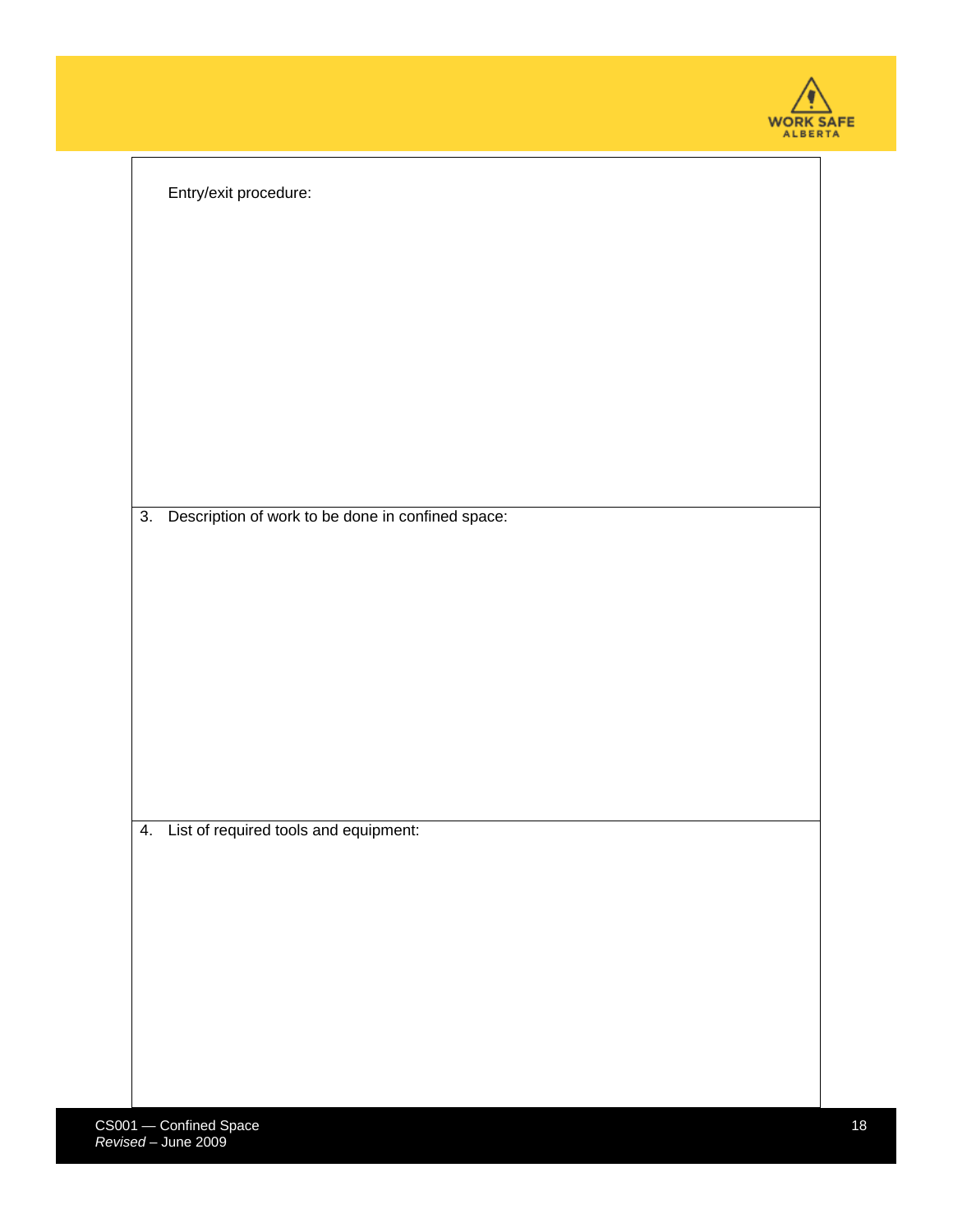

| 5.<br>Required personal protective equipment:                       |                |    |            |    |
|---------------------------------------------------------------------|----------------|----|------------|----|
| <b>Respiratory Protective Equipment</b>                             | ப              |    |            |    |
| <b>Protective Clothing</b>                                          | - 1            |    |            |    |
| Footwear                                                            | - 1            |    |            |    |
| Headwear                                                            |                |    |            |    |
| Protective Eyewear                                                  | $\mathbf{I}$   |    |            |    |
| Gloves                                                              | $\blacksquare$ |    |            |    |
| Other                                                               |                |    |            |    |
| If other describe:                                                  |                |    |            |    |
|                                                                     |                |    |            |    |
|                                                                     |                |    |            |    |
|                                                                     |                |    |            |    |
|                                                                     |                |    |            |    |
| <b>Traffic hazards</b><br>6.                                        |                |    |            |    |
| Are there any traffic hazards related to this confined space entry? |                |    | Yes<br>l 1 | No |
| If yes, describe controls:                                          |                |    |            |    |
|                                                                     |                |    |            |    |
|                                                                     |                |    |            |    |
|                                                                     |                |    |            |    |
|                                                                     |                |    |            |    |
|                                                                     |                |    |            |    |
|                                                                     |                |    |            |    |
| Ventilation, Purging, Inerting, Isolation                           | Yes            | No |            |    |
| Ventilation                                                         | l 1            |    |            |    |
| If yes, describe procedures to be used:                             |                |    |            |    |
|                                                                     |                |    |            |    |
|                                                                     |                |    |            |    |
|                                                                     |                |    |            |    |
|                                                                     |                |    |            |    |
|                                                                     |                |    |            |    |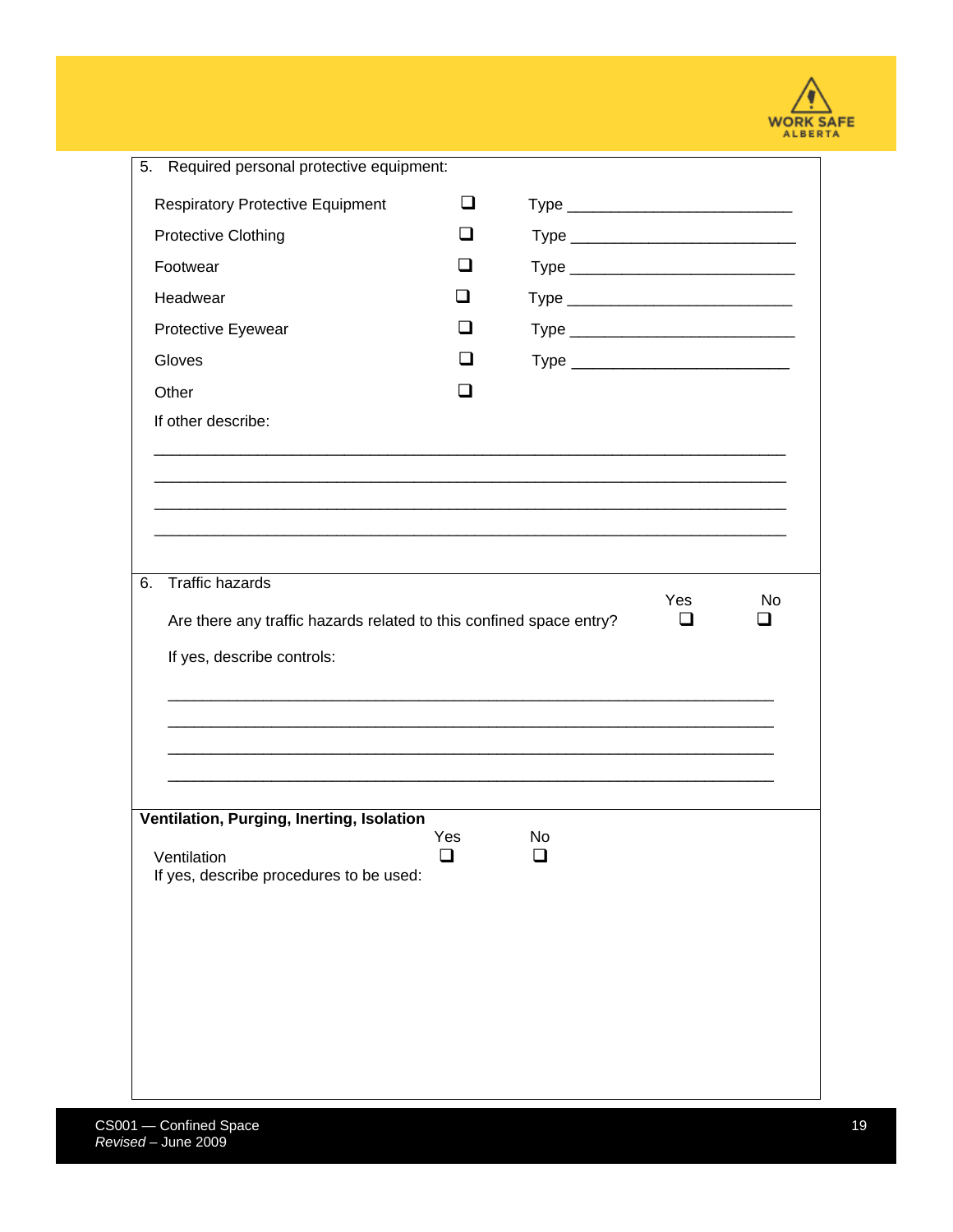

| Purging                                 | Yes    | $\overline{N}$               |
|-----------------------------------------|--------|------------------------------|
| If yes, describe procedures to be used: | $\Box$ | $\Box$                       |
| Inerting                                | Yes    | $\operatorname{\mathsf{No}}$ |
| If yes, describe procedures to be used: | $\Box$ | $\Box$                       |
| Isolation                               | Yes    | $\operatorname{\mathsf{No}}$ |
| If yes, describe procedures to be used: | $\Box$ | $\Box$                       |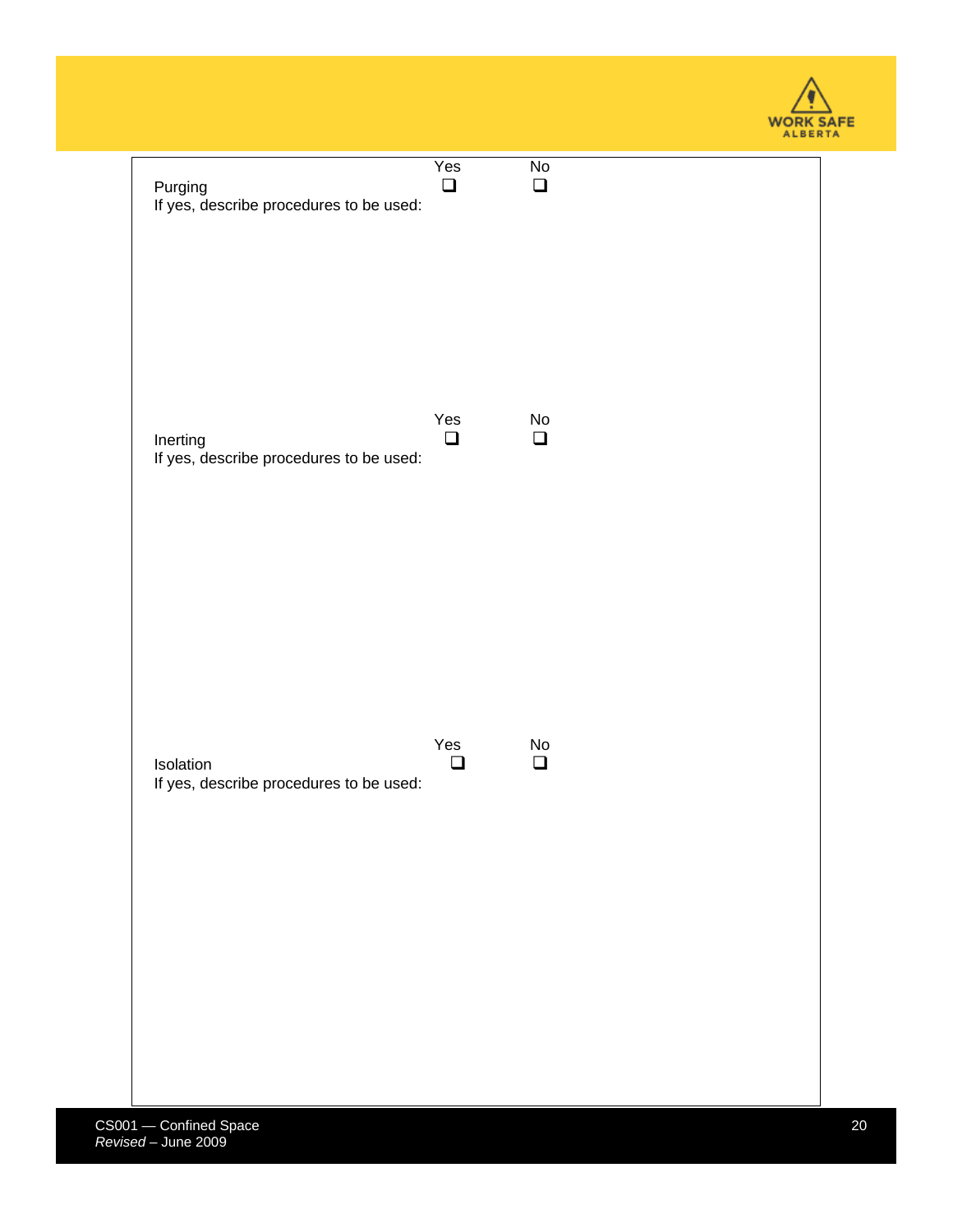| <b>WORK SAFE</b><br><b>ALBERTA</b> |  |
|------------------------------------|--|

| <b>Tending Worker</b>                                                                               | Yes | No |
|-----------------------------------------------------------------------------------------------------|-----|----|
| Is a tending worker required to be physically present?                                              | LΙ  | ◻  |
| If no, who has the responsibility to be in communication with the workers in the confined<br>space? |     |    |
| What are the duties of the tending worker(s)?                                                       |     |    |
| What actions do the tending worker(s) take in an emergency?                                         |     |    |
| Describe communication procedures:                                                                  |     |    |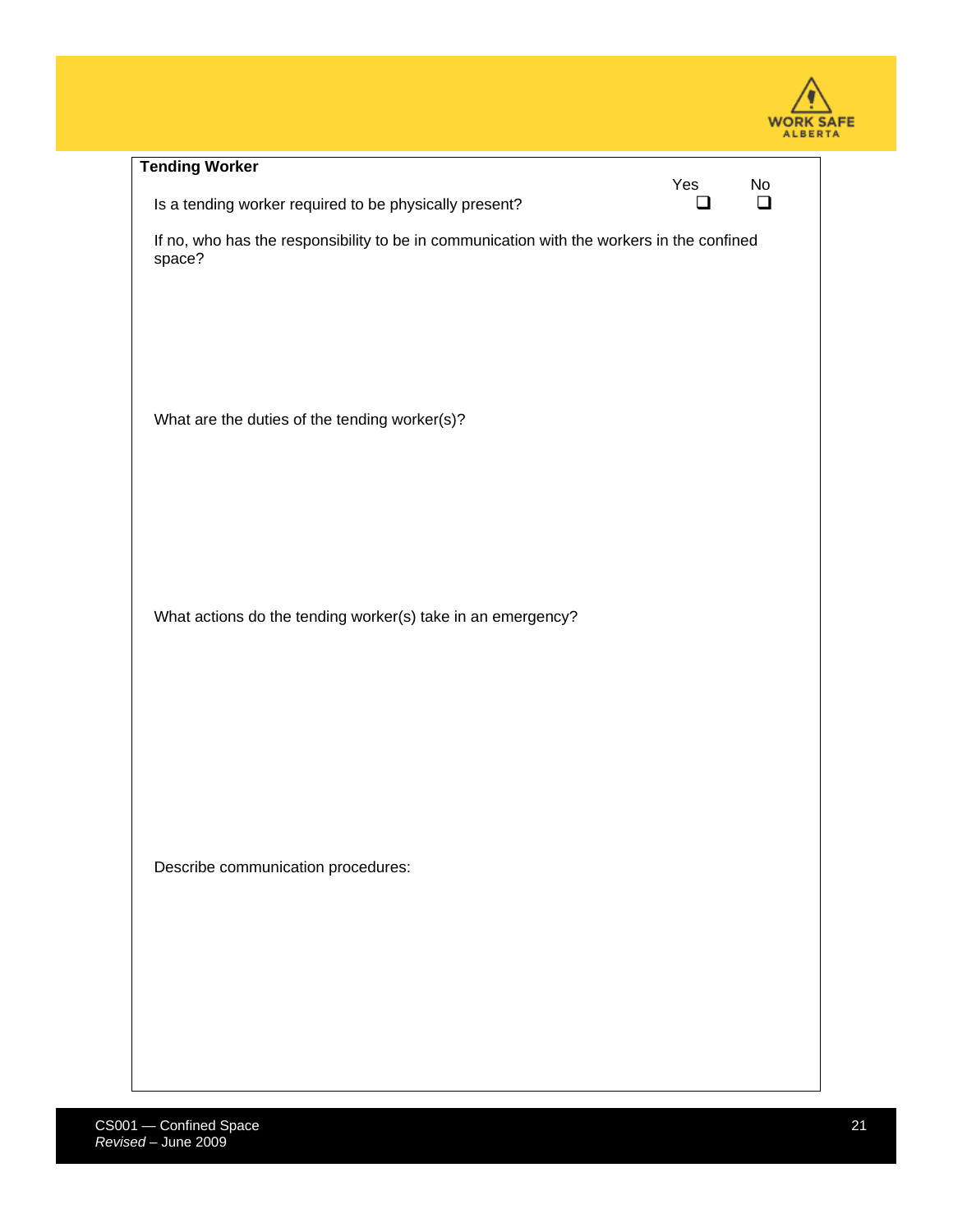

| List of rescue equipment (include personal protective equipment for rescue workers): |
|--------------------------------------------------------------------------------------|
|                                                                                      |
|                                                                                      |
|                                                                                      |
|                                                                                      |
|                                                                                      |
|                                                                                      |
|                                                                                      |
|                                                                                      |
|                                                                                      |
|                                                                                      |
|                                                                                      |
|                                                                                      |
|                                                                                      |
|                                                                                      |
|                                                                                      |
|                                                                                      |
|                                                                                      |
|                                                                                      |
|                                                                                      |
|                                                                                      |
|                                                                                      |
|                                                                                      |
|                                                                                      |
|                                                                                      |
|                                                                                      |
|                                                                                      |
| Describe incidents that have occurred in connection with this confined space entry:  |
|                                                                                      |
|                                                                                      |
|                                                                                      |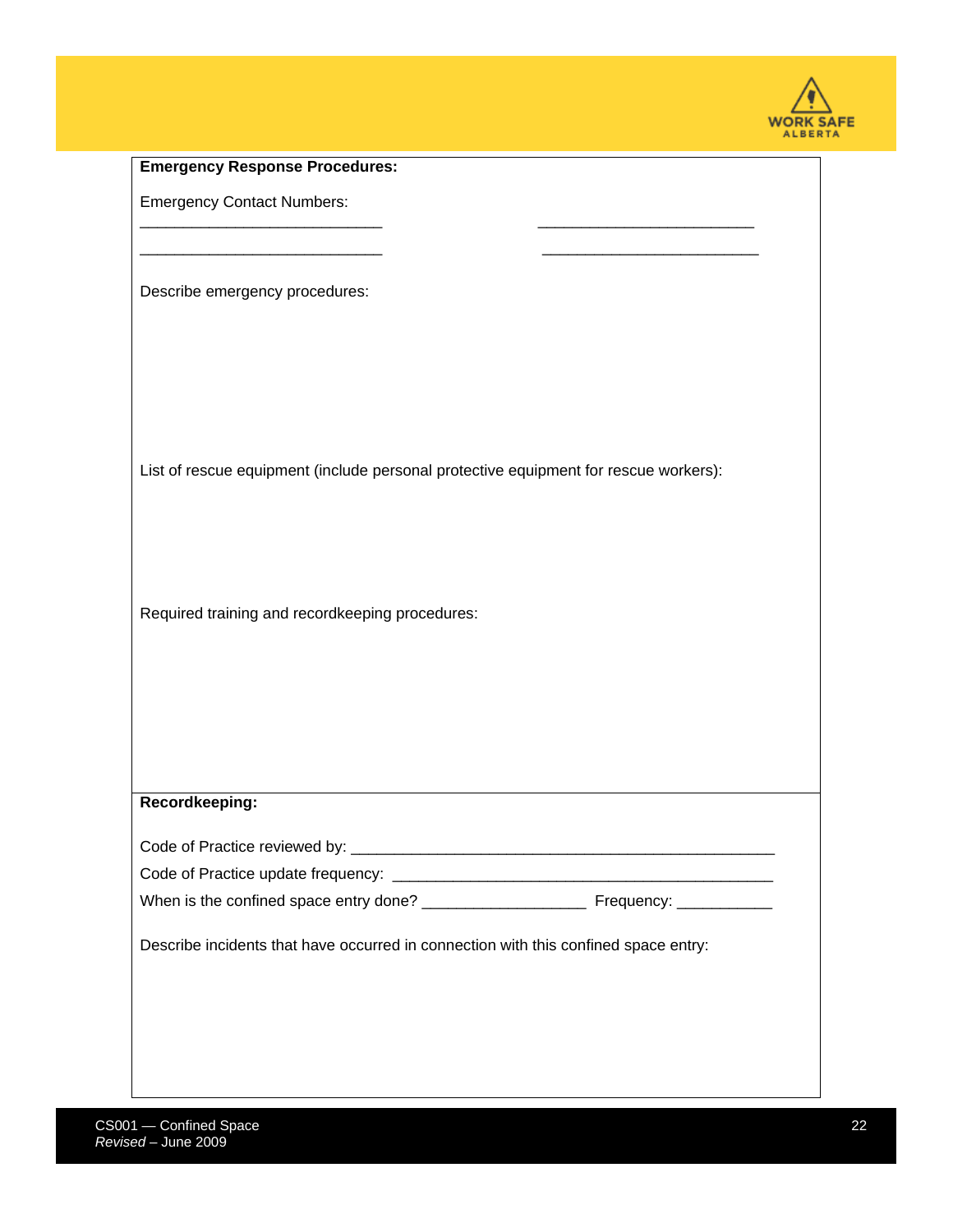

|  | Has emergency rescue been required during an entry? |  |  |
|--|-----------------------------------------------------|--|--|
|  |                                                     |  |  |

Actions taken to prevent future incidents:

Other comments: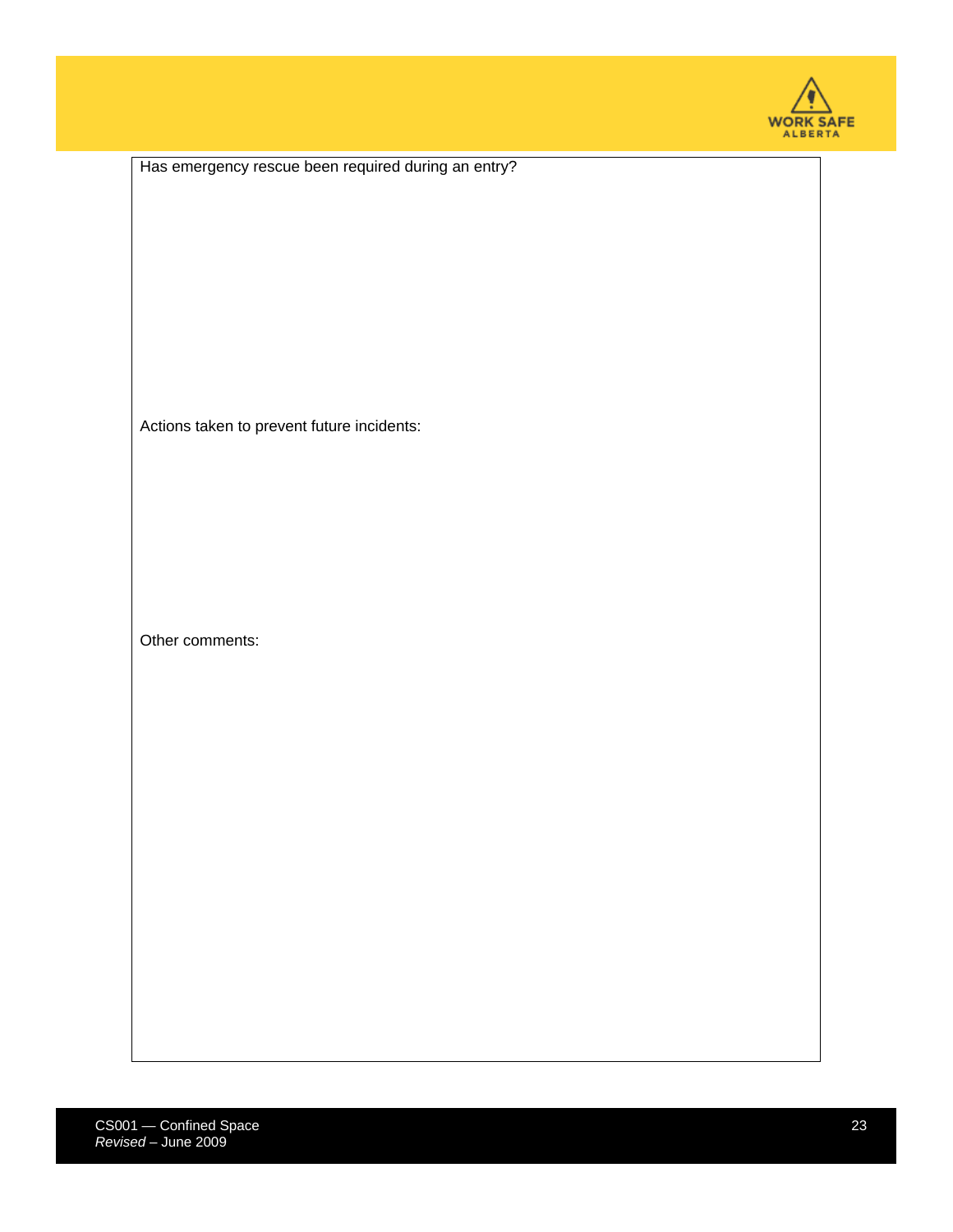

Appendix 2:

### Glossary of Terms

*Dust* - Solid particles in the air. Dusts can be created by the grinding or crushing of hard materials or the dispersion of powders in the air.

*Fume* - A fume is created by a material that is solid at room temperature. It is a suspension of very fine particles of the solid, produced by condensation from the air which is super-saturated by vapour from the material. Most commonly, fumes are produced in the air above molten metal, and can be found when metal is welded, ground or cut.

*Inerting* - Process of introducing a substance into a confined space, usually an inert gas, such as nitrogen, to render the contaminants present non-reactive, preventing fire or explosion hazards.

*Mist* - Formed from a material that is a liquid at room temperature; it is a suspension of the liquid's droplets in air. Mists are created by bubbling, boiling, spraying, splashing or otherwise disturbing a liquid.

*Purging* - Method of removing contaminants from a confined space by using liquids (water) or non-flammable gases (carbon dioxide or nitrogen)

*Oxygen Deficiency* - Air containing less than 19.5% oxygen by volume

*Oxygen Enrichment* - Air containing more than 23% oxygen by volume

*Vapour* - Formed from a material that is normally a liquid at room temperature. Most solvents form vapours, the amount of vapour formed depends on how volatile the substance is.

*Ventilation* - Method of forcing air into a confined space using a mechanical device.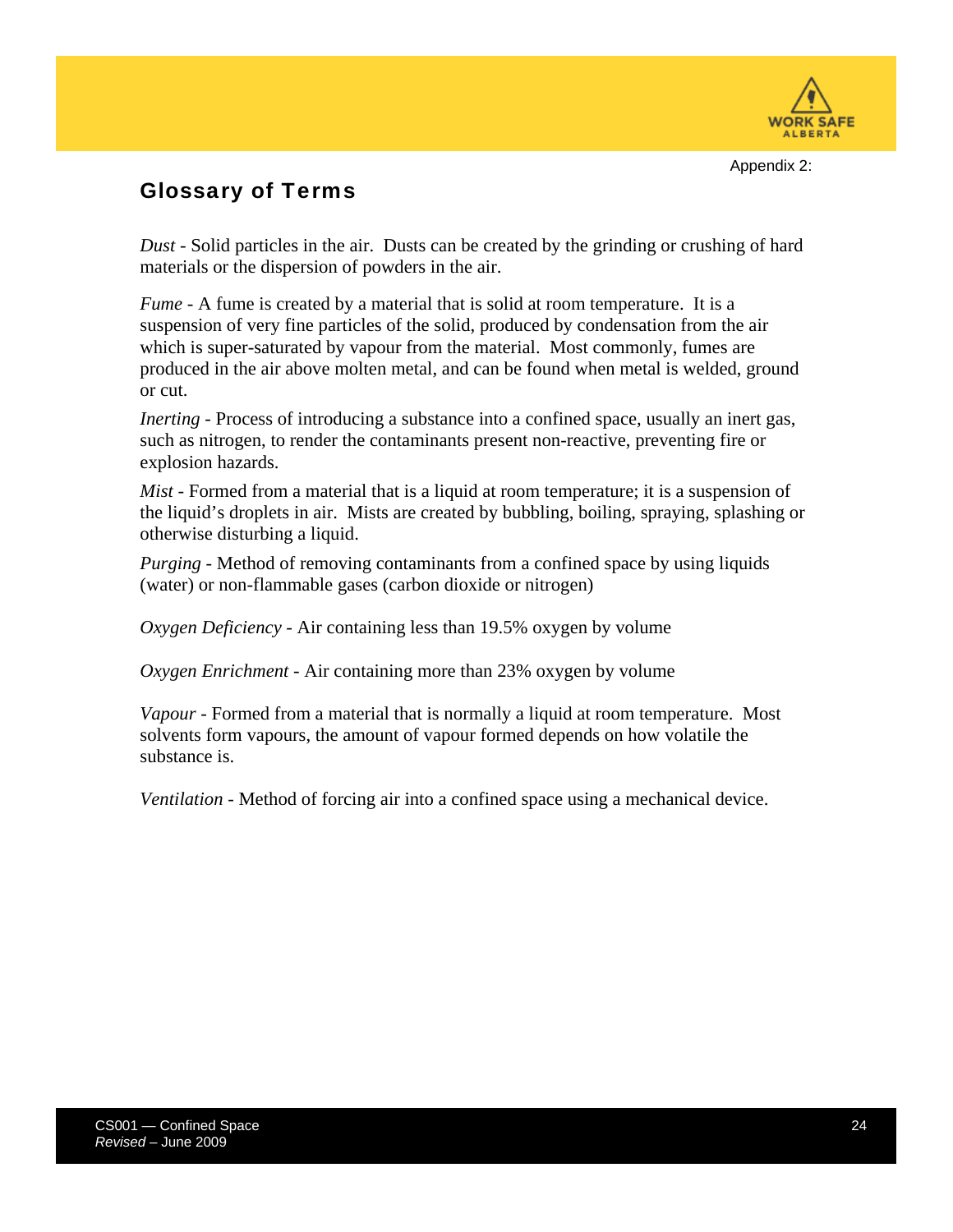

Appendix 3

| <b>CONFINED SPACE ENTRY PERMIT</b><br>Permit number ________________ Date: _________                                                                                                                                 |                                                                                                                                                                                                                                                                                                                                                                                                                                                |                                                                                                                                                                                                |                 |                                                                        |  |  |  |  |  |
|----------------------------------------------------------------------------------------------------------------------------------------------------------------------------------------------------------------------|------------------------------------------------------------------------------------------------------------------------------------------------------------------------------------------------------------------------------------------------------------------------------------------------------------------------------------------------------------------------------------------------------------------------------------------------|------------------------------------------------------------------------------------------------------------------------------------------------------------------------------------------------|-----------------|------------------------------------------------------------------------|--|--|--|--|--|
| <b>Location and Description of Confined Spaces</b><br><b>Purpose of Entry</b>                                                                                                                                        |                                                                                                                                                                                                                                                                                                                                                                                                                                                |                                                                                                                                                                                                |                 |                                                                        |  |  |  |  |  |
| Scheduled<br>Start<br>Day Date Time                                                                                                                                                                                  | a.m.<br>$\rule{1em}{0.05em}$ p.m.                                                                                                                                                                                                                                                                                                                                                                                                              | Scheduled<br>Start                                                                                                                                                                             | Day Date Time   | a.m.<br>$\_$ p.m.                                                      |  |  |  |  |  |
| Worker(s) in charge of entry:<br>Entrants<br>Attendants                                                                                                                                                              |                                                                                                                                                                                                                                                                                                                                                                                                                                                |                                                                                                                                                                                                |                 |                                                                        |  |  |  |  |  |
| □ Oxygen-Deficient Atmosphere<br>D Oxygen-Enriched Atmosphere<br>□ Welding/cutting                                                                                                                                   | $\Box$ Engulfment<br>□ Toxic Atmosphere<br>□ Flammable Atmosphere                                                                                                                                                                                                                                                                                                                                                                              | Pre-Entry Authorization (Check those items below which are applicable to your confined space entry permit)<br>□ Energized Electric Equipment<br>$\Box$ Entrapment<br>$\Box$ Hazardous Chemical |                 |                                                                        |  |  |  |  |  |
| □ Self-Contained Breathing<br>Apparatus<br>□ Air-Line Respirator<br>□ Flame Resistant Clothing<br>□ Ventilation<br>□ Protective Gloves                                                                               | <b>SAFETY PRECAUTIONS</b><br>$\Box$ Linelines<br>□ Respirators<br>□ Lockout/Tagout<br>□ Fire Extinguishers<br>□ Barricade Job Area                                                                                                                                                                                                                                                                                                             |                                                                                                                                                                                                | $\Box$ Lighting | $\Box$ Signs Posted<br>□ Clearance Secured<br>Ground Fault Interrupter |  |  |  |  |  |
| <b>Tests to be taken</b><br>Oxygen ___________________%<br>Lower Explosive Limit _______%                                                                                                                            | <b>ENVIRONMENTAL CONDITIONS</b><br>Date/Time<br>$\overline{\phantom{a}}$ a/p<br>$\overline{\phantom{a}}$ $\phantom{a}$ $\phantom{a}$ $\phantom{a}$ $\phantom{a}$ $\phantom{a}$ $\phantom{a}$ $\phantom{a}$ $\phantom{a}$ $\phantom{a}$ $\phantom{a}$ $\phantom{a}$ $\phantom{a}$ $\phantom{a}$ $\phantom{a}$ $\phantom{a}$ $\phantom{a}$ $\phantom{a}$ $\phantom{a}$ $\phantom{a}$ $\phantom{a}$ $\phantom{a}$ $\phantom{a}$ $\phantom{a}$ $\$ | <u>Re-Testing</u><br>Oxygen ____________________%                                                                                                                                              |                 | Date/Time<br>$\frac{a}{p}$                                             |  |  |  |  |  |
| Remarks on the overall condition of the confined space:                                                                                                                                                              |                                                                                                                                                                                                                                                                                                                                                                                                                                                |                                                                                                                                                                                                |                 |                                                                        |  |  |  |  |  |
| <b>ENTRY AUTHORIZATION</b> - All actions and/or conditions for safe entry have been performed<br>□<br><b>ENTRY CANCELLATION</b> – Entry has been completed and all entrants have left the space<br>□<br>Please print |                                                                                                                                                                                                                                                                                                                                                                                                                                                |                                                                                                                                                                                                |                 |                                                                        |  |  |  |  |  |